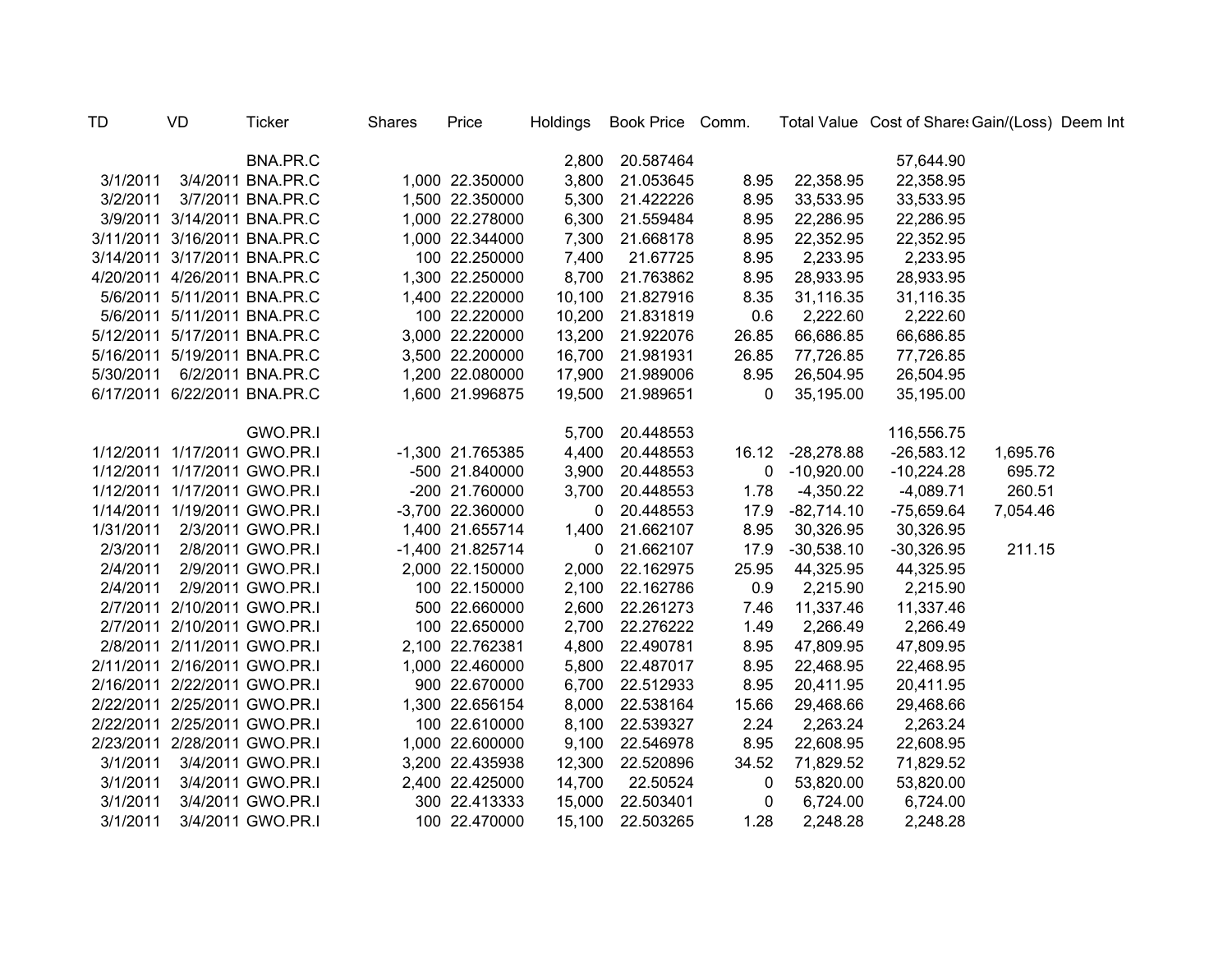| 6/2/2011  | 6/7/2011 GWO.PR.I            | 900 22.330000    | 16,000 | 22.493938 | 6.71  | 20,103.71    | 20,103.71    |           |
|-----------|------------------------------|------------------|--------|-----------|-------|--------------|--------------|-----------|
| 6/2/2011  | 6/7/2011 GWO.PR.I            | 300 22.320000    | 16,300 | 22.490874 | 2.24  | 6,698.24     | 6,698.24     |           |
|           | 6/22/2011 6/27/2011 GWO.PR.I | 1,000 22.780000  | 17,300 | 22.507932 | 5.97  | 22,785.97    | 22,785.97    |           |
|           | 6/22/2011 6/27/2011 GWO.PR.I | 500 22.770000    | 17,800 | 22.515461 | 2.98  | 11,387.98    | 11,387.98    |           |
|           | SLF.PR.E                     |                  | 9,800  | 18.320059 |       |              | 179,536.58   |           |
| 2/4/2011  | 2/9/2011 SLF.PR.E            | -4,000 21.728500 | 5,800  | 18.320059 | 26.85 | $-86,887.15$ | $-73,280.24$ | 13,606.91 |
|           | 2/16/2011 2/22/2011 SLF.PR.E | 400 22.667500    | 6,200  | 18.601502 | 5.97  | 9,072.97     | 9,072.97     |           |
|           | 2/16/2011 2/22/2011 SLF.PR.E | 200 22.660000    | 6,400  | 18.728796 | 2.98  | 4,534.98     | 4,534.98     |           |
|           | 3/11/2011 3/16/2011 SLF.PR.E | 2,100 21.762857  | 8,500  | 19.47944  | 8.95  | 45,710.95    | 45,710.95    |           |
|           | 3/11/2011 3/16/2011 SLF.PR.E | 100 21.780000    | 8,600  | 19.506191 | 0     | 2,178.00     | 2,178.00     |           |
|           | 3/14/2011 3/17/2011 SLF.PR.E | 900 21.700000    | 9,500  | 19.714873 | 8.05  | 19,538.05    | 19,538.05    |           |
|           | 3/14/2011 3/17/2011 SLF.PR.E | 100 21.700000    | 9,600  | 19.735645 | 0.9   | 2,170.90     | 2,170.90     |           |
|           | 4/19/2011 4/25/2011 SLF.PR.E | 900 20.920000    | 10,500 | 19.838014 | 8.95  | 18,836.95    | 18,836.95    |           |
|           | 6/17/2011 6/22/2011 SLF.PR.E | 400 22.460000    | 10,900 | 19.934233 | 0     | 8,984.00     | 8,984.00     |           |
|           | 6/17/2011 6/22/2011 SLF.PR.E | 300 22.460000    | 11,200 | 20.001888 | 0     | 6,738.00     | 6,738.00     |           |
|           | 6/17/2011 6/22/2011 SLF.PR.E | 100 22.460000    | 11,300 | 20.023641 | 0     | 2,246.00     | 2,246.00     |           |
|           | SLF.PR.D                     |                  | 4,100  | 18.358993 |       |              | 75,271.87    |           |
|           | 1/25/2011 1/28/2011 SLF.PR.D | 1,300 21.484615  | 5,400  | 19.113115 | 8.95  | 27,938.95    | 27,938.95    |           |
| 1/31/2011 | 2/3/2011 SLF.PR.D            | 2,000 21.442500  | 7,400  | 19.743888 | 8.95  | 42,893.95    | 42,893.95    |           |
| 2/4/2011  | 2/9/2011 SLF.PR.D            | 1,000 21.480000  | 8,400  | 19.951633 | 8.95  | 21,488.95    | 21,488.95    |           |
|           | 2/14/2011 2/17/2011 SLF.PR.D | 700 22.290000    | 9,100  | 20.132368 | 7.83  | 15,610.83    | 15,610.83    |           |
|           | 2/14/2011 2/17/2011 SLF.PR.D | 100 22.290000    | 9,200  | 20.155942 | 1.12  | 2,230.12     | 2,230.12     |           |
|           | 3/11/2011 3/16/2011 SLF.PR.D | 2,000 21.620000  | 11,200 | 20.418832 | 16.25 | 43,256.25    | 43,256.25    |           |
|           | 3/11/2011 3/16/2011 SLF.PR.D | 200 21.615000    | 11,400 | 20.439962 | 1.65  | 4,324.65     | 4,324.65     |           |
|           | 3/14/2011 3/17/2011 SLF.PR.D | 900 21.630000    | 12,300 | 20.527693 | 8.05  | 19,475.05    | 19,475.05    |           |
|           | 3/14/2011 3/17/2011 SLF.PR.D | 100 21.630000    | 12,400 | 20.536655 | 0.9   | 2,163.90     | 2,163.90     |           |
|           | 5/26/2011 5/31/2011 SLF.PR.D | -1,000 22.244000 | 11,400 | 20.536655 | 8.95  | $-22,235.05$ | $-20,536.65$ | 1,698.40  |
| 5/27/2011 | 6/1/2011 SLF.PR.D            | 1,300 22.343077  | 12,700 | 20.722873 | 16.62 | 29,062.62    | 29,062.62    |           |
| 5/27/2011 | 6/1/2011 SLF.PR.D            | 100 22.370000    | 12,800 | 20.735841 | 1.28  | 2,238.28     | 2,238.28     |           |
| 6/30/2011 | 7/6/2011 SLF.PR.D            | 4,000 22.050000  | 16,800 | 21.050334 | 26.85 | 88,226.85    | 88,226.85    |           |
|           | SLF.PR.B                     |                  | 6,000  | 20.630888 |       |              | 123,785.33   |           |
|           | 1/17/2011 1/20/2011 SLF.PR.B | -2,000 23.191000 | 4,000  | 20.630888 | 17.9  | $-46,364.10$ | $-41,261.78$ | 5,102.32  |
|           | 1/18/2011 1/21/2011 SLF.PR.B | -2,500 23.164800 | 1,500  | 20.630888 | 25.36 | $-57,886.64$ | $-51,577.22$ | 6,309.42  |
|           | 1/18/2011 1/21/2011 SLF.PR.B | -100 23.140000   | 1,400  | 20.630888 | 1.49  | $-2,312.51$  | $-2,063.09$  | 249.42    |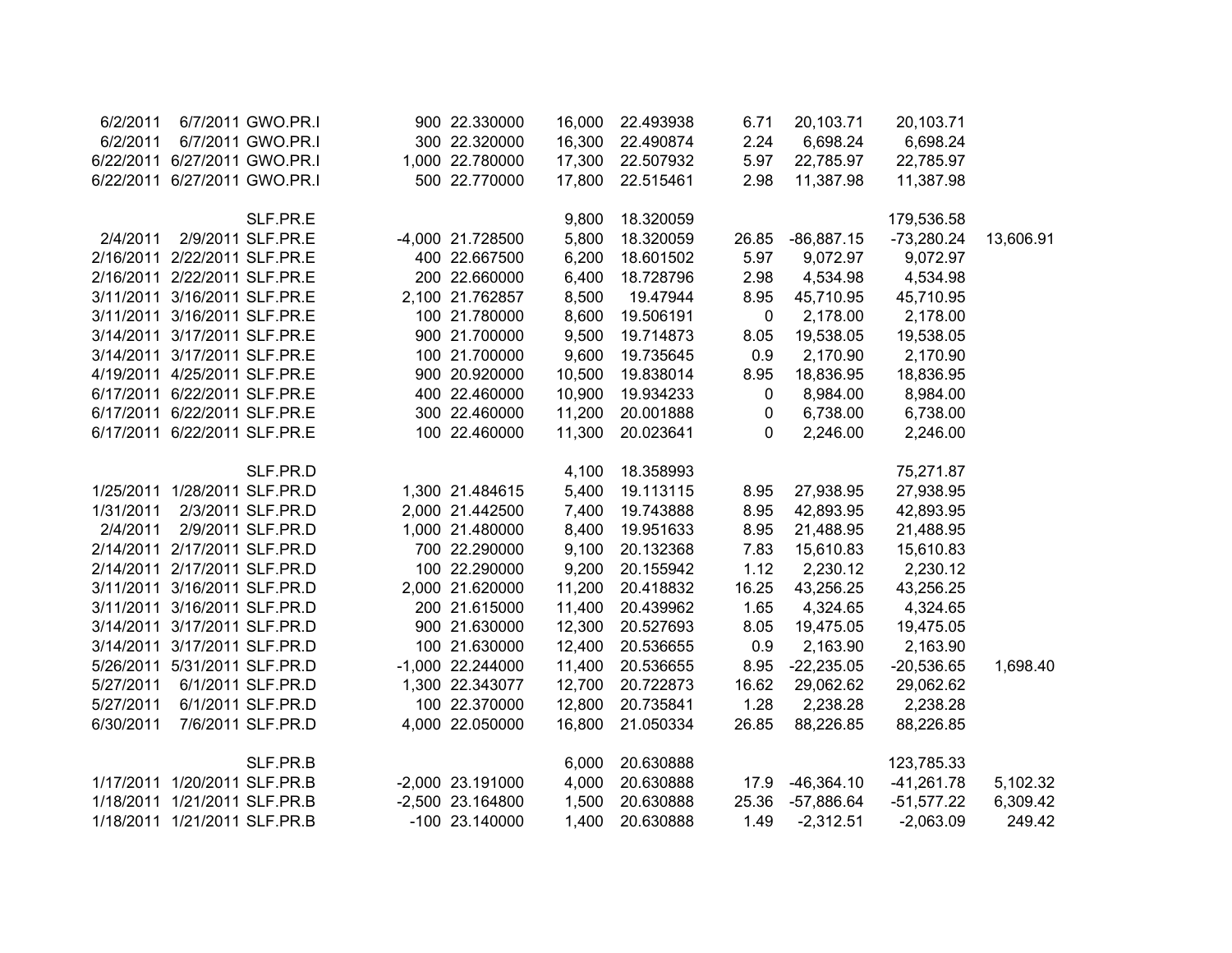| 2/2/2011  |                   | 2/7/2011 SLF.PR.B            | -1,400 23.030000 | 0      | 20.630888 | 8.95  | $-32,233.05$      | $-28,883.24$   | 3,349.81  |
|-----------|-------------------|------------------------------|------------------|--------|-----------|-------|-------------------|----------------|-----------|
|           |                   | CM.PR.H                      |                  | 7,600  | 21.329377 |       |                   | 162,103.26     |           |
| 1/10/2011 | 1/13/2011 CM.PR.H |                              | -1,000 22.872000 | 6,600  | 21.329377 | 8.95  | $-22,863.05$      | $-21,329.38$   | 1,533.67  |
| 1/13/2011 | 1/18/2011 CM.PR.H |                              | -6,100 23.301148 | 500    | 21.329377 |       | 40.28 -142,096.72 | $-130, 109.20$ | 11,987.52 |
| 1/13/2011 | 1/18/2011 CM.PR.H |                              | -300 23.250000   | 200    | 21.329377 | 2.69  | $-6,972.31$       | $-6,398.81$    | 573.50    |
| 1/13/2011 | 1/18/2011 CM.PR.H |                              | -200 23.250000   | 0      | 21.329377 | 1.78  | $-4,648.22$       | $-4,265.88$    | 382.34    |
|           |                   | CM.PR.J                      |                  | 3,800  | 20.235008 |       |                   | 76,893.03      |           |
| 1/14/2011 | 1/19/2011 CM.PR.J |                              | -900 22.750000   | 2,900  | 20.235008 | 8.95  | $-20,466.05$      | $-18,211.51$   | 2,254.54  |
| 1/17/2011 | 1/20/2011 CM.PR.J |                              | -2,900 22.960690 | 0      | 20.235008 | 17.9  | $-66,568.10$      | $-58,681.52$   | 7,886.58  |
| 2/9/2011  | 2/14/2011 CM.PR.J |                              | 1,700 23.580000  | 1,700  | 23.585265 | 8.95  | 40,094.95         | 40,094.95      |           |
| 3/1/2011  |                   | 3/4/2011 CM.PR.J             | -1,700 23.924706 | 0      | 23.585265 | 8.95  | $-40,663.05$      | $-40,094.95$   | 568.10    |
| 3/15/2011 | 3/18/2011 CM.PR.J |                              | 2,400 23.495000  | 2,400  | 23.506188 | 26.85 | 56,414.85         | 56,414.85      |           |
| 3/15/2011 | 3/18/2011 CM.PR.J |                              | 200 23.510000    | 2,600  | 23.506481 | 0     | 4,702.00          | 4,702.00       |           |
| 4/1/2011  |                   | 4/6/2011 CM.PR.J             | -2,400 23.791250 | 200    | 23.506481 | 17.9  | $-57,081.10$      | $-56,415.55$   | 665.55    |
| 4/1/2011  |                   | 4/6/2011 CM.PR.J             | -200 23.780000   | 0      | 23.506481 | 0     | $-4,756.00$       | $-4,701.30$    | 54.70     |
|           |                   | PWF.PR.K                     |                  | 1,000  | 22.39895  |       |                   | 22,398.95      |           |
| 1/12/2011 |                   | 1/17/2011 PWF.PR.K           | 2,300 22.523478  | 3,300  | 22.493879 | 26.85 | 51,830.85         | 51,830.85      |           |
| 1/14/2011 |                   | 1/19/2011 PWF.PR.K           | 3,700 22.700000  | 7,000  | 22.605386 | 17.9  | 84,007.90         | 84,007.90      |           |
| 1/31/2011 |                   | 2/3/2011 PWF.PR.K            | 1,000 22.920000  | 8,000  | 22.645831 | 8.95  | 22,928.95         | 22,928.95      |           |
| 2/7/2011  |                   | 2/10/2011 PWF.PR.K           | -4,000 22.996000 | 4,000  | 22.645831 | 27.85 | $-91,956.15$      | $-90,583.32$   | 1,372.83  |
| 2/8/2011  |                   | 2/11/2011 PWF.PR.K           | -2,000 22.980000 | 2,000  | 22.645831 | 17.9  | $-45,942.10$      | $-45,291.66$   | 650.44    |
| 2/9/2011  |                   | 2/14/2011 PWF.PR.K           | -400 22.937500   | 1,600  | 22.645831 | 8.95  | $-9,166.05$       | $-9,058.33$    | 107.72    |
| 2/10/2011 |                   | 2/15/2011 PWF.PR.K           | -1,600 22.829375 | 0      | 22.645831 | 8.95  | $-36,518.05$      | $-36,233.33$   | 284.72    |
|           |                   | MFC.PR.B                     |                  | 12,500 | 19.421564 |       |                   | 242,769.55     |           |
|           |                   | 1/14/2011 1/19/2011 MFC.PR.B | -2,100 22.356190 | 10,400 | 19.421564 | 17.9  | $-46,930.10$      | $-40,785.29$   | 6,144.81  |
| 1/17/2011 |                   | 1/20/2011 MFC.PR.B           | -600 22.580000   | 9,800  | 19.421564 | 8.95  | $-13,539.05$      | $-11,652.94$   | 1,886.11  |
| 1/18/2011 |                   | 1/21/2011 MFC.PR.B           | -1,800 22.623889 | 8,000  | 19.421564 | 17.9  | $-40,705.10$      | $-34,958.82$   | 5,746.28  |
| 1/20/2011 |                   | 1/25/2011 MFC.PR.B           | -1,500 22.353333 | 6,500  | 19.421564 | 7.06  | $-33,522.94$      | $-29,132.35$   | 4,390.59  |
| 1/20/2011 |                   | 1/25/2011 MFC.PR.B           | -400 22.370000   | 6,100  | 19.421564 | 1.89  | $-8,946.11$       | $-7,768.63$    | 1,177.48  |
| 1/21/2011 |                   | 1/26/2011 MFC.PR.B           | -3,000 22.395333 | 3,100  | 19.421564 | 26.85 | $-67, 159.15$     | $-58,264.69$   | 8,894.46  |
| 1/21/2011 |                   | 1/26/2011 MFC.PR.B           | -400 22.430000   | 2,700  | 19.421564 | 8.95  | $-8,963.05$       | $-7,768.63$    | 1,194.42  |
| 2/2/2011  |                   | 2/7/2011 MFC.PR.B            | -500 22.500000   | 2,200  | 19.421564 | 8.95  | $-11,241.05$      | $-9,710.78$    | 1,530.27  |
| 2/3/2011  |                   | 2/8/2011 MFC.PR.B            | -2,200 22.470455 | 0      | 19.421564 | 8.95  | $-49,426.05$      | $-42,727.44$   | 6,698.61  |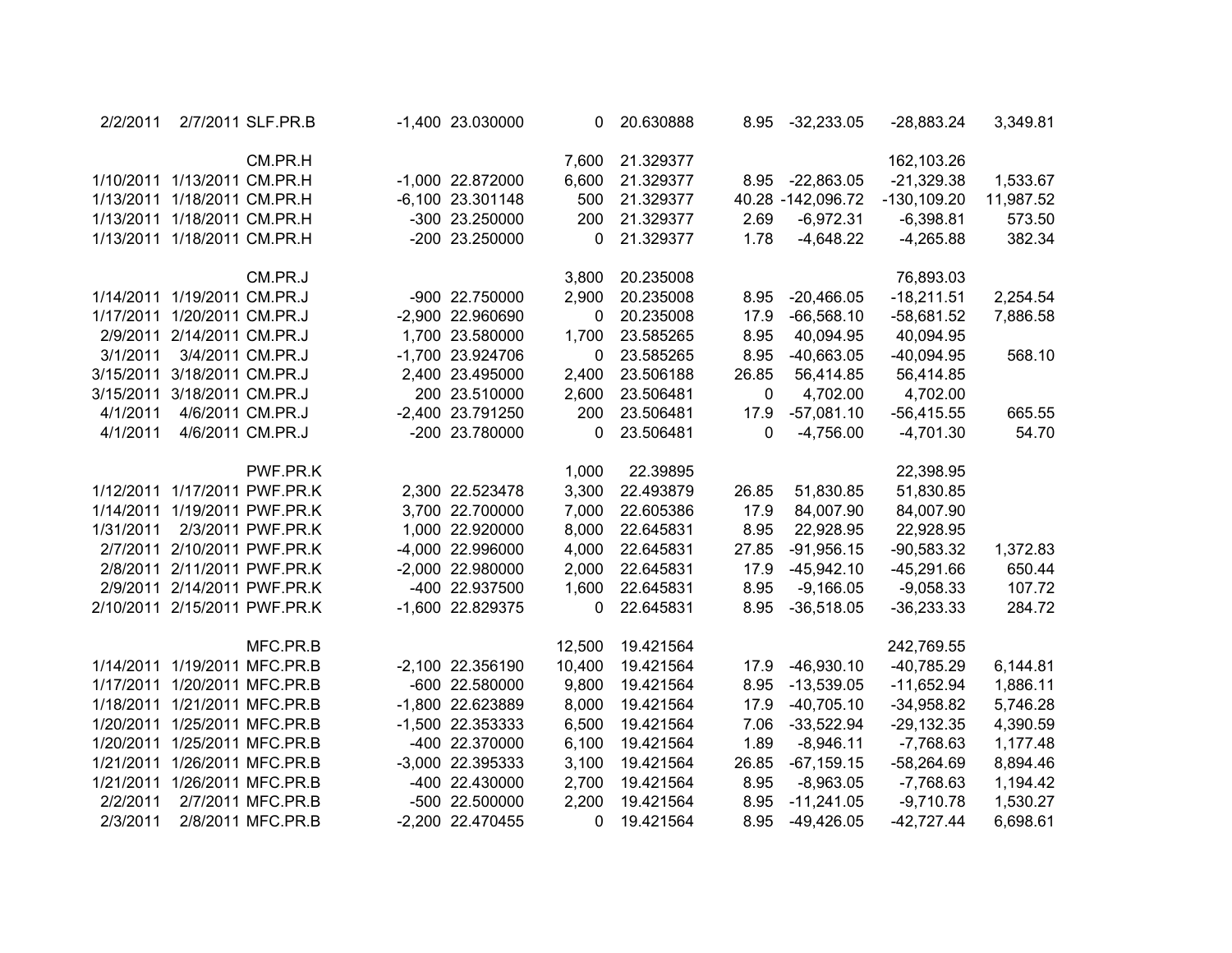| 2/11/2011 |                             | 2/16/2011 MFC.PR.B           | 300 22.900000      | 300    | 22.929833 | 8.95  | 6,878.95     | 6,878.95     |           |
|-----------|-----------------------------|------------------------------|--------------------|--------|-----------|-------|--------------|--------------|-----------|
| 2/22/2011 |                             | 2/25/2011 MFC.PR.B           | 1,000 22.550000    | 1,300  | 22.644538 | 8.95  | 22,558.95    | 22,558.95    |           |
| 4/19/2011 |                             | 4/25/2011 MFC.PR.B           | 1,000 21.130000    | 2,300  | 21.989935 | 8.95  | 21,138.95    | 21,138.95    |           |
|           |                             | 5/26/2011 5/31/2011 MFC.PR.B | -200 22.800000     | 2,100  | 21.989935 | 8.95  | $-4,551.05$  | $-4,397.99$  | 153.06    |
| 6/17/2011 |                             | 6/22/2011 MFC.PR.B           | 1,600 22.490000    | 3,700  | 22.206179 | 0     | 35,984.00    | 35,984.00    |           |
| 6/17/2011 |                             | 6/22/2011 MFC.PR.B           | 100 22.490000      | 3,800  | 22.213648 | 0     | 2,249.00     | 2,249.00     |           |
| 6/17/2011 |                             | 6/22/2011 MFC.PR.B           | 100 22.490000      | 3,900  | 22.220734 | 0     | 2,249.00     | 2,249.00     |           |
| 6/28/2011 |                             | 7/4/2011 MFC.PR.B            | 1,000 22.761000    | 4,900  | 22.332819 | 8.95  | 22,769.95    | 22,769.95    |           |
|           |                             | MFC.PR.C                     |                    | 2,400  | 18.871663 |       |              | 45,291.99    |           |
| 1/31/2011 |                             | 2/3/2011 MFC.PR.C            | 1,000 21.510000    | 3,400  | 19.650277 | 8.95  | 21,518.95    | 21,518.95    |           |
| 2/1/2011  |                             | 2/4/2011 MFC.PR.C            | -2,000 21.790500   | 1,400  | 19.650277 | 17.9  | $-43,563.10$ | $-39,300.55$ | 4,262.55  |
| 2/3/2011  |                             | 2/8/2011 MFC.PR.C            | -1,400 21.950000   | 0      | 19.650277 | 8.95  | $-30,721.05$ | $-27,510.39$ | 3,210.66  |
| 2/7/2011  |                             | 2/10/2011 MFC.PR.C           | 500 22.640000      | 500    | 22.6579   | 8.95  | 11,328.95    | 11,328.95    |           |
| 2/8/2011  |                             | 2/11/2011 MFC.PR.C           | 2,500 22.590000    | 3,000  | 22.608773 | 22.37 | 56,497.37    | 56,497.37    |           |
|           |                             | 2/8/2011 2/11/2011 MFC.PR.C  | 500 22.540000      | 3,500  | 22.600229 | 4.48  | 11,274.48    | 11,274.48    |           |
|           |                             | 2/11/2011 2/16/2011 MFC.PR.C | 3,200 22.564375    | 6,700  | 22.587112 | 26.85 | 72,232.85    | 72,232.85    |           |
|           |                             | 2/15/2011 2/18/2011 MFC.PR.C | 1,000 22.644000    | 7,700  | 22.595662 | 8.95  | 22,652.95    | 22,652.95    |           |
|           |                             | 2/14/2011 2/17/2011 MFC.PR.C | 3,100 22.573226    | 10,800 | 22.591708 | 26.85 | 70,003.85    | 70,003.85    |           |
| 2/16/2011 |                             | 2/22/2011 MFC.PR.C           | 1,500 22.606667    | 12,300 | 22.594867 | 16.41 | 33,926.41    | 33,926.41    |           |
| 2/16/2011 |                             | 2/22/2011 MFC.PR.C           | 600 22.570000      | 12,900 | 22.59371  | 0     | 13,542.00    | 13,542.00    |           |
|           |                             | 2/16/2011 2/22/2011 MFC.PR.C | 100 22.600000      | 13,000 | 22.593873 | 1.49  | 2,261.49     | 2,261.49     |           |
|           |                             | 3/11/2011 3/16/2011 MFC.PR.C | 1,200 21.764167    | 14,200 | 22.524387 | 8.95  | 26,125.95    | 26,125.95    |           |
|           |                             | 3/11/2011 3/16/2011 MFC.PR.C | 100 21.770000      | 14,300 | 22.519112 | 0     | 2,177.00     | 2,177.00     |           |
|           |                             | 3/14/2011 3/17/2011 MFC.PR.C | 900 21.740000      | 15,200 | 22.47351  | 8.05  | 19,574.05    | 19,574.05    |           |
|           |                             | 3/14/2011 3/17/2011 MFC.PR.C | 100 21.740000      | 15,300 | 22.468775 | 0.9   | 2,174.90     | 2,174.90     |           |
|           |                             | 5/13/2011 5/18/2011 MFC.PR.C | 1,300 21.367692    | 16,600 | 22.383084 | 8.95  | 27,786.95    | 27,786.95    |           |
| 6/28/2011 |                             | 7/4/2011 MFC.PR.C            | -400 22.210000     | 16,200 | 22.383084 | 8.95  | $-8,875.05$  | $-8,953.23$  | $-78.18$  |
|           |                             | RY.PR.Y                      |                    | 1,600  | 27.512294 |       |              | 44,019.67    |           |
| 1/4/2011  |                             | 1/7/2011 RY.PR.Y             | -300 27.730000     | 1,300  | 27.512294 | 6.71  | $-8,312.29$  | $-8,253.69$  | 58.60     |
| 1/4/2011  |                             | 1/7/2011 RY.PR.Y             | -100 27.720000     | 1,200  | 27.512294 | 2.24  | $-2,769.76$  | $-2,751.23$  | 18.53     |
| 1/7/2011  | 1/12/2011 RY.PR.Y           |                              | 1,000 27.520000    | 2,200  | 27.519865 | 8.95  | 27,528.95    | 27,528.95    |           |
| 1/12/2011 | 1/17/2011 RY.PR.Y           |                              | -100 27.800000     | 2,100  | 27.519865 | 8.95  | $-2,771.05$  | $-2,751.99$  | 19.06     |
| 1/24/2011 | 1/27/2011 RY.PR.Y           |                              | $-1,000$ 27.400000 | 1,100  | 27.519865 | 8.95  | $-27,391.05$ | $-27,519.86$ | $-128.81$ |
|           | 1/24/2011 1/27/2011 RY.PR.Y |                              | -1,100 27.329091   | 0      | 27.519865 | 8.95  | $-30,053.05$ | $-30,271.85$ | $-218.80$ |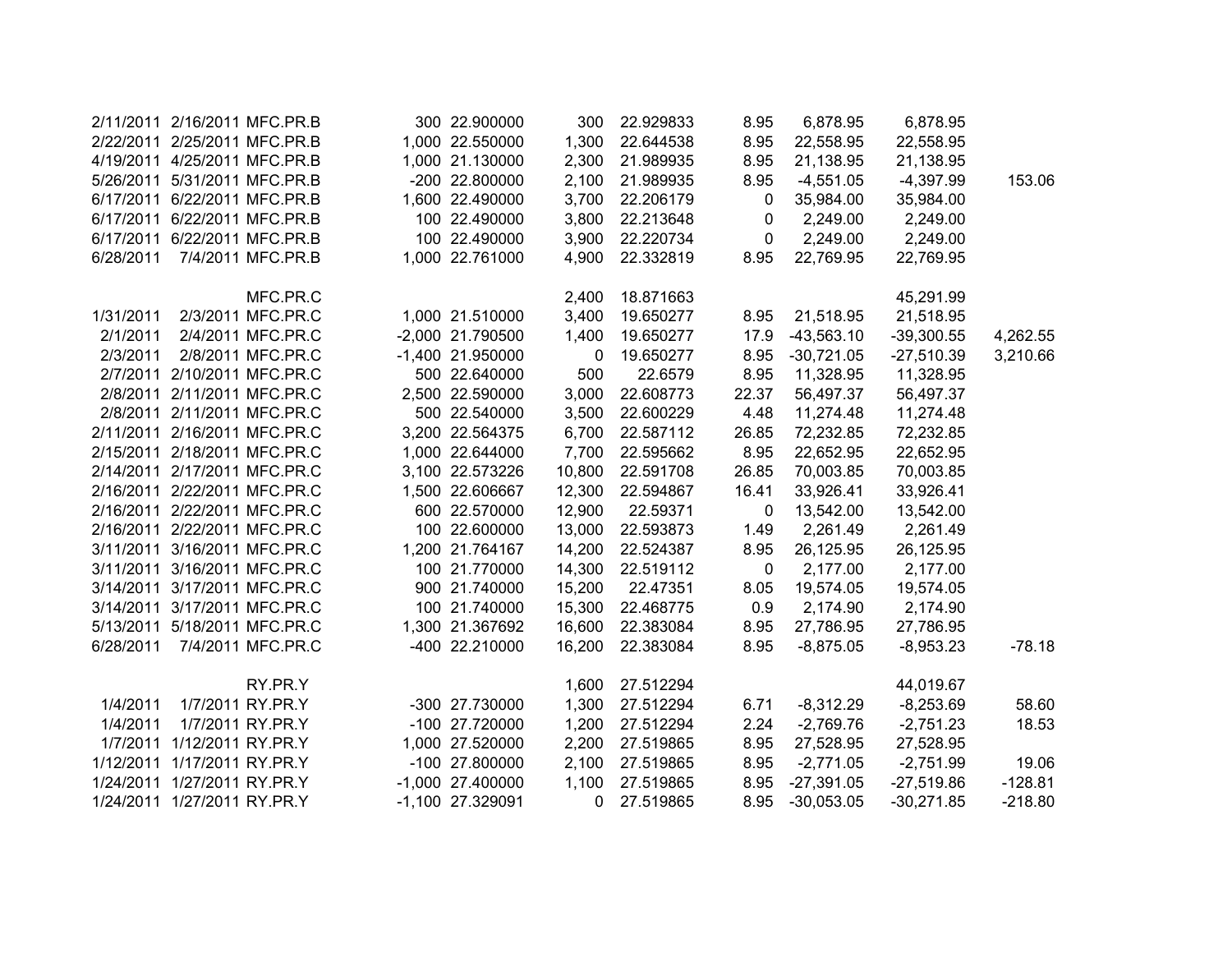|           |                              | RY.PR.P                      |                    | 2,200 | 27.727496 |       |              | 61,000.49    |           |
|-----------|------------------------------|------------------------------|--------------------|-------|-----------|-------|--------------|--------------|-----------|
|           | 1/24/2011 1/27/2011 RY.PR.P  |                              | $-1,100$ 27.180000 | 1,100 | 27.727496 | 8.95  | $-29,889.05$ | $-30,500.25$ | $-611.20$ |
| 1/27/2011 |                              | 2/1/2011 RY.PR.P             | 2,400 27.043333    | 3,500 | 27.266027 | 26.85 | 64,930.85    | 64,930.85    |           |
|           |                              | RY.PR.X                      |                    | 2,200 | 27.78175  |       |              | 61,119.85    |           |
|           | 1/14/2011 1/19/2011 RY.PR.X  |                              | -500 27.800000     | 1,700 | 27.78175  | 8.95  | $-13,891.05$ | $-13,890.88$ | 0.17      |
|           | 1/24/2011 1/27/2011 RY.PR.X  |                              | 1,100 27.300000    | 2,800 | 27.595688 | 8.95  | 30,038.95    | 30,038.95    |           |
|           | 1/24/2011 1/27/2011 RY.PR.X  |                              | 1,000 27.300000    | 3,800 | 27.52023  | 8.95  | 27,308.95    | 27,308.95    |           |
|           | 1/24/2011 1/27/2011 RY.PR.X  |                              | 1,000 27.299000    | 4,800 | 27.476005 | 8.95  | 27,307.95    | 27,307.95    |           |
| 2/24/2011 |                              | 3/1/2011 RY.PR.X             | -1,500 27.248667   | 3,300 | 27.476005 | 16.91 | $-40,856.09$ | $-41,214.01$ | $-357.92$ |
| 2/24/2011 |                              | 3/1/2011 RY.PR.X             | -400 27.220000     | 2,900 | 27.476005 | 0     | $-10,888.00$ | $-10,990.40$ | $-102.40$ |
| 2/24/2011 |                              | 3/1/2011 RY.PR.X             | -100 27.300000     | 2,800 | 27.476005 | 0.99  | $-2,729.01$  | $-2,747.60$  | $-18.59$  |
|           | 5/19/2011 5/25/2011 RY.PR.X  |                              | 1,000 27.360000    | 3,800 | 27.447833 | 8.95  | 27,368.95    | 27,368.95    |           |
|           |                              | BAM.PR.N                     |                    | 8,100 | 18.070546 |       |              | 146,371.43   |           |
| 5/12/2011 |                              | 5/17/2011 BAM.PR.N           | -3,000 21.642333   | 5,100 | 18.070546 | 17.9  | $-64,909.10$ | $-54,211.64$ | 10,697.46 |
| 5/16/2011 |                              | 5/19/2011 BAM.PR.N           | -3,500 21.639143   | 1,600 | 18.070546 | 17.9  | $-75,719.10$ | $-63,246.91$ | 12,472.19 |
| 6/6/2011  |                              | 6/9/2011 BAM.PR.N            | -200 22.100000     | 1,400 | 18.070546 | 5.97  | $-4,414.03$  | $-3,614.11$  | 799.92    |
| 6/6/2011  |                              | 6/9/2011 BAM.PR.N            | -100 22.110000     | 1,300 | 18.070546 | 2.98  | $-2,208.02$  | $-1,807.05$  | 400.97    |
|           |                              | RY.PR.R                      |                    | 4,700 | 27.852482 |       |              | 130,906.66   |           |
| 2/28/2011 |                              | 3/3/2011 RY.PR.R             | $-1,000$ 27.150000 | 3,700 | 27.852482 | 8.95  | $-27,141.05$ | $-27,852.48$ | $-711.43$ |
|           |                              | CIU.PR.B                     |                    | 2,400 | 28.333688 |       |              | 68,000.85    |           |
|           | 2/11/2011 2/16/2011 CIU.PR.B |                              | -1,000 27.947000   | 1,400 | 28.333688 | 14.91 | $-27,932.09$ | $-28,333.69$ | $-401.60$ |
|           | 2/11/2011 2/16/2011 CIU.PR.B |                              | -400 27.900000     | 1,000 | 28.333688 | 2.99  | $-11,157.01$ | $-11,333.48$ | $-176.47$ |
| 3/3/2011  |                              | 3/8/2011 CIU.PR.B            | -600 27.491667     | 400   | 28.333688 | 8.95  | $-16,486.05$ | $-17,000.21$ | $-514.16$ |
| 3/31/2011 |                              | 4/5/2011 CIU.PR.B            | -200 27.740000     | 200   | 28.333688 | 8.95  | $-5,539.05$  | $-5,666.74$  | $-127.69$ |
| 4/1/2011  |                              | 4/6/2011 CIU.PR.B            | -200 27.690000     | 0     | 28.333688 | 8.95  | $-5,529.05$  | $-5,666.74$  | $-137.69$ |
|           |                              | SLF.PR.C                     |                    | 2,600 | 18.452821 |       |              | 47,977.34    |           |
|           |                              | 1/20/2011 1/25/2011 SLF.PR.C | 1,000 21.300000    | 3,600 | 19.24619  | 8.95  | 21,308.95    | 21,308.95    |           |
|           |                              | 1/21/2011 1/26/2011 SLF.PR.C | 2,500 21.350000    | 6,100 | 20.113835 | 33.11 | 53,408.11    | 53,408.11    |           |
|           |                              | 1/21/2011 1/26/2011 SLF.PR.C | 700 21.392857      | 6,800 | 20.245499 | 0     | 14,975.00    | 14,975.00    |           |
|           |                              | 1/21/2011 1/26/2011 SLF.PR.C | 300 21.390000      | 7,100 | 20.293859 | 0     | 6,417.00     | 6,417.00     |           |
|           |                              | 1/21/2011 1/26/2011 SLF.PR.C | 300 21.360000      | 7,400 | 20.337444 | 2.69  | 6,410.69     | 6,410.69     |           |
|           | 2/15/2011 2/18/2011 SLF.PR.C |                              | 900 22.460000      | 8,300 | 20.568679 | 8.95  | 20,222.95    | 20,222.95    |           |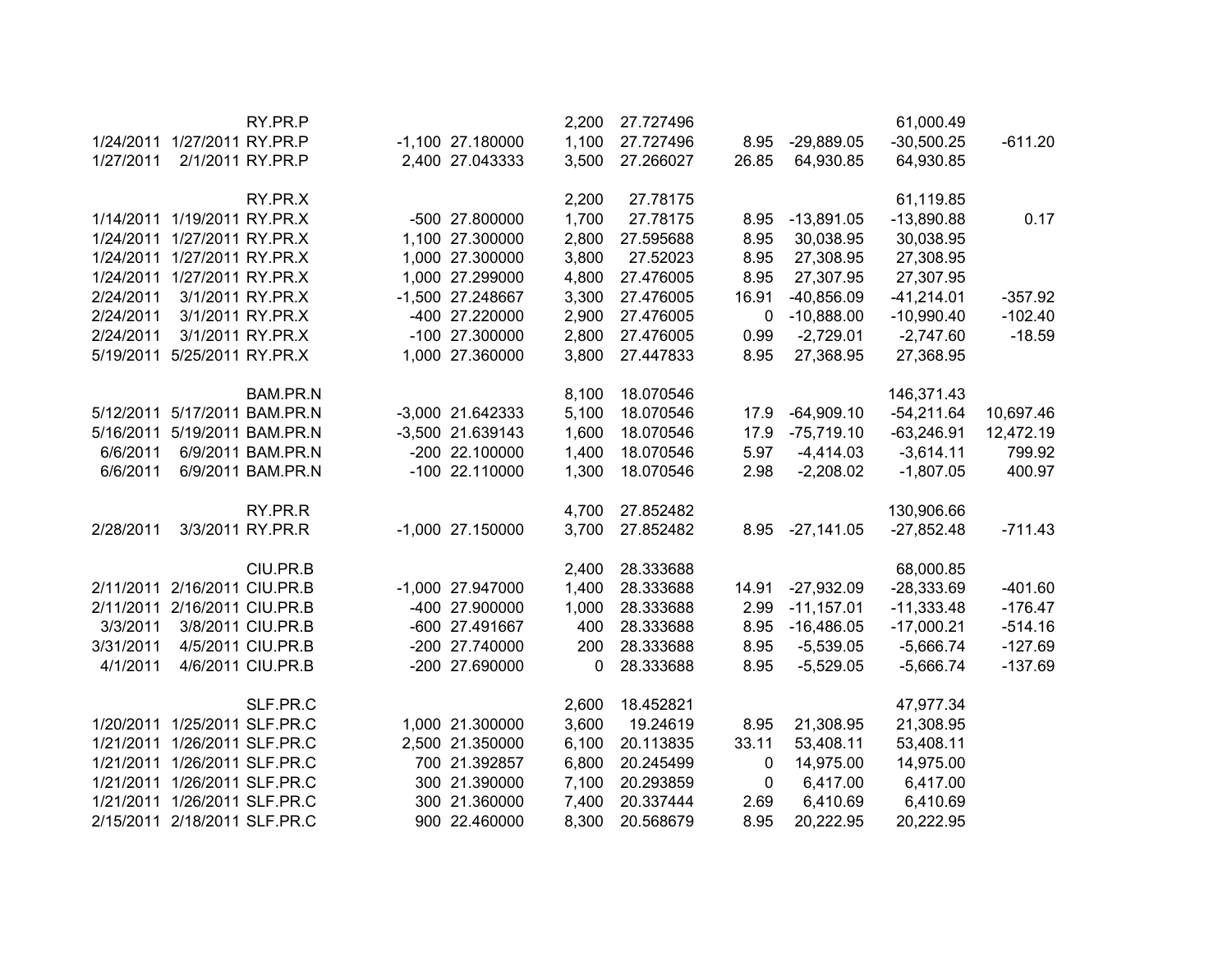| 2/15/2011 |                              | 2/18/2011 SLF.PR.C           | 100 22.470000      | 8,400  | 20.591314 | 0     | 2,247.00     | 2,247.00     |          |
|-----------|------------------------------|------------------------------|--------------------|--------|-----------|-------|--------------|--------------|----------|
| 2/16/2011 |                              | 2/22/2011 SLF.PR.C           | 5,300 22.489057    | 13,700 | 21.327274 | 24.62 | 119,216.62   | 119,216.62   |          |
| 2/16/2011 |                              | 2/22/2011 SLF.PR.C           | 300 22.490000      | 14,000 | 21.352286 | 1.35  | 6,748.35     | 6,748.35     |          |
| 2/16/2011 |                              | 2/22/2011 SLF.PR.C           | 200 22.500000      | 14,200 | 21.368513 | 0.88  | 4,500.88     | 4,500.88     |          |
| 4/19/2011 |                              | 4/25/2011 SLF.PR.C           | 500 20.820000      | 14,700 | 21.350465 | 8.95  | 10,418.95    | 10,418.95    |          |
| 5/26/2011 |                              | 5/31/2011 SLF.PR.C           | $-1,000$ 22.300000 | 13,700 | 21.350465 | 8.95  | $-22,291.05$ | $-21,350.47$ | 940.58   |
| 5/27/2011 |                              | 6/1/2011 SLF.PR.C            | 300 22.330000      | 14,000 | 21.372094 | 8.95  | 6,707.95     | 6,707.95     |          |
|           |                              | SLF.PR.A                     |                    | 3,500  | 21.2711   |       |              | 74,448.85    |          |
| 1/17/2011 |                              | 1/20/2011 SLF.PR.A           | -1,000 22.950000   | 2,500  | 21.2711   | 8.95  | $-22,941.05$ | $-21,271.10$ | 1,669.95 |
| 1/18/2011 |                              | 1/21/2011 SLF.PR.A           | -2,500 22.974000   | 0      | 21.2711   | 17.9  | $-57,417.10$ | $-53,177.75$ | 4,239.35 |
| 2/8/2011  |                              | 2/11/2011 SLF.PR.A           | 600 23.250000      | 600    | 23.264917 | 8.95  | 13,958.95    | 13,958.95    |          |
|           | 2/10/2011 2/15/2011 SLF.PR.A |                              | 3,000 23.424000    | 3,600  | 23.402458 | 17.9  | 70,289.90    | 70,289.90    |          |
| 2/16/2011 |                              | 2/22/2011 SLF.PR.A           | -2,000 23.640000   | 1,600  | 23.402458 | 17.9  | $-47,262.10$ | $-46,804.92$ | 457.18   |
|           |                              | 2/16/2011 2/22/2011 SLF.PR.A | -1,100 23.620000   | 500    | 23.402458 | 8.95  | $-25,973.05$ | $-25,742.70$ | 230.35   |
|           |                              | 2/16/2011 2/22/2011 SLF.PR.A | -500 23.630000     | 0      | 23.402458 | 0     | $-11,815.00$ | $-11,701.23$ | 113.77   |
|           |                              | 6/17/2011 6/22/2011 SLF.PR.A | 1,500 23.390667    | 1,500  | 23.390667 | 0     | 35,086.00    | 35,086.00    |          |
|           |                              | 6/17/2011 6/22/2011 SLF.PR.A | 100 23.370000      | 1,600  | 23.389375 | 0     | 2,337.00     | 2,337.00     |          |
|           | 6/17/2011 6/22/2011 SLF.PR.A |                              | 100 23.370000      | 1,700  | 23.388236 | 0     | 2,337.00     | 2,337.00     |          |
|           |                              | CM.PR.P                      |                    | 2,000  | 25.107445 |       |              | 50,214.89    |          |
| 1/13/2011 |                              | 1/18/2011 CM.PR.P            | 6,000 24.932500    | 8,000  | 24.980711 | 35.8  | 149,630.80   | 149,630.80   |          |
| 1/26/2011 |                              | 1/31/2011 CM.PR.P            | -2,000 25.250000   | 6,000  | 24.980711 | 17.9  | $-50,482.10$ | $-49,961.42$ | 520.68   |
| 1/28/2011 |                              | 2/2/2011 CM.PR.P             | $-1,000$ 25.450000 | 5,000  | 24.980711 | 8.95  | $-25,441.05$ | $-24,980.71$ | 460.34   |
| 2/3/2011  |                              | 2/8/2011 CM.PR.P             | -100 25.420000     | 4,900  | 24.980711 | 8.95  | $-2,533.05$  | $-2,498.07$  | 34.98    |
| 2/4/2011  |                              | 2/9/2011 CM.PR.P             | -200 25.420000     | 4,700  | 24.980711 | 8.95  | $-5,075.05$  | $-4,996.14$  | 78.91    |
| 2/14/2011 | 2/17/2011 CM.PR.P            |                              | -600 25.430000     | 4,100  | 24.980711 | 8.95  | $-15,249.05$ | $-14,988.43$ | 260.62   |
| 2/15/2011 | 2/18/2011 CM.PR.P            |                              | -500 25.310000     | 3,600  | 24.980711 | 0     | $-12,655.00$ | $-12,490.36$ | 164.64   |
| 2/15/2011 | 2/18/2011 CM.PR.P            |                              | -200 25.410000     | 3,400  | 24.980711 | 8.95  | $-5,073.05$  | $-4,996.14$  | 76.91    |
| 2/15/2011 | 2/18/2011 CM.PR.P            |                              | -100 25.290000     | 3,300  | 24.980711 | 0     | $-2,529.00$  | $-2,498.07$  | 30.93    |
| 2/16/2011 | 2/22/2011 CM.PR.P            |                              | -100 25.250000     | 3,200  | 24.980711 | 8.95  | $-2,516.05$  | $-2,498.07$  | 17.98    |
| 2/17/2011 | 2/23/2011 CM.PR.P            |                              | -2,100 25.256667   | 1,100  | 24.980711 | 17.9  | $-53,021.10$ | $-52,459.49$ | 561.61   |
| 2/22/2011 | 2/25/2011 CM.PR.P            |                              | -400 25.240000     | 700    | 24.980711 | 8.95  | $-10,087.05$ | $-9,992.28$  | 94.77    |
| 2/24/2011 |                              | 3/1/2011 CM.PR.P             | -700 25.400000     | 0      | 24.980711 | 8.95  | $-17,771.05$ | $-17,486.50$ | 284.55   |
|           |                              | W.PR.J                       |                    | 4,000  | 23.021343 |       |              | 92,085.37    |          |
| 2/2/2011  | 2/7/2011 W.PR.J              |                              | 800 24.700000      | 4,800  | 23.302983 | 8.95  | 19,768.95    | 19,768.95    |          |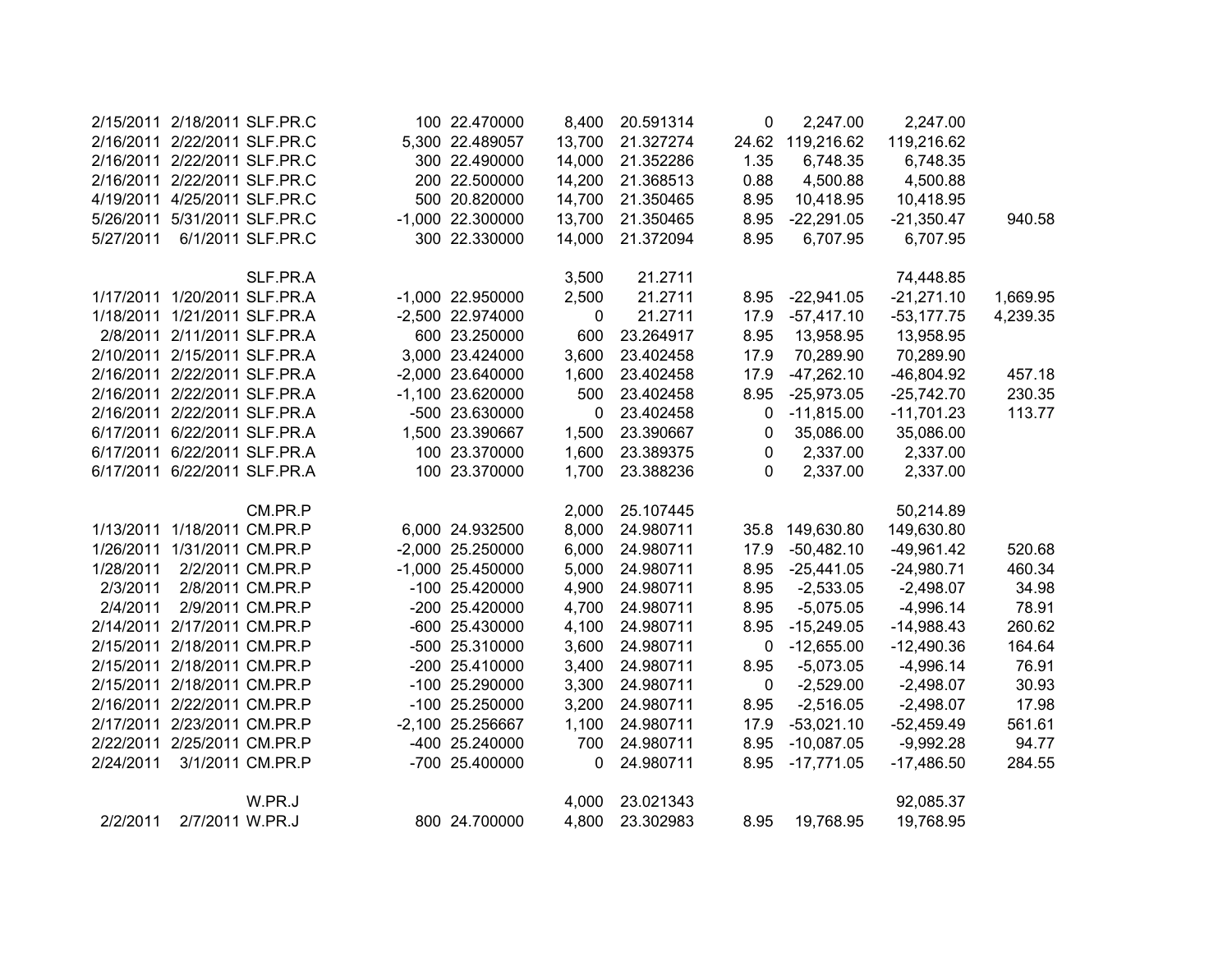|           | 2/8/2011 2/11/2011 W.PR.J    |                              | -2,000 24.700000   | 2,800    | 23.302983 | 8.95  | $-49,391.05$        | $-46,605.97$  | 2,785.08  |
|-----------|------------------------------|------------------------------|--------------------|----------|-----------|-------|---------------------|---------------|-----------|
|           | 2/10/2011 2/15/2011 W.PR.J   |                              | -2,800 24.660000   | 0        | 23.302983 | 17.9  | $-69,030.10$        | $-65,248.35$  | 3,781.75  |
|           |                              |                              |                    |          |           |       |                     |               |           |
|           |                              | PWF.PR.H                     |                    | 500      | 24.8879   |       |                     | 12,443.95     |           |
|           |                              | 1/11/2011 1/13/2011 PWF.PR.H | -500 25.100000     | 0        | 24.8879   | 8.95  | $-12,541.05$        | $-12,443.95$  | 97.10     |
| 1/14/2011 |                              | 1/19/2011 PWF.PR.H           | 200 24.900000      | 200      | 24.94475  | 8.95  | 4,988.95            | 4,988.95      |           |
| 1/18/2011 |                              | 1/21/2011 PWF.PR.H           | 4,000 24.965000    | 4,200    | 24.97256  | 35.8  | 99,895.80           | 99,895.80     |           |
| 1/31/2011 |                              | 2/3/2011 PWF.PR.H            | -4,200 24.950000   | $\Omega$ | 24.97256  |       | 17.9 - 104, 772. 10 | $-104,884.75$ | $-112.65$ |
|           |                              | PWF.PR.L                     |                    | 1,000    | 21.43586  |       |                     | 21,435.86     |           |
|           |                              | 2/7/2011 2/10/2011 PWF.PR.L  | -800 23.260000     | 200      | 21.43586  | 8.95  | $-18,599.05$        | $-17,148.69$  | 1,450.36  |
|           |                              | 2/10/2011 2/15/2011 PWF.PR.L | -200 23.400000     | $\Omega$ | 21.43586  | 8.95  | $-4,671.05$         | $-4,287.17$   | 383.88    |
|           |                              | HSB.PR.C                     |                    | 200      | 23.33475  |       |                     | 4,666.95      |           |
|           |                              | 1/18/2011 1/21/2011 HSB.PR.C | 500 23.650000      | 700      | 23.572714 | 8.95  | 11,833.95           | 11,833.95     |           |
|           |                              | 1/20/2011 1/25/2011 HSB.PR.C | -400 24.010000     | 300      | 23.572714 | 5.12  | $-9,598.88$         | $-9,429.09$   | 169.79    |
|           |                              | 1/20/2011 1/25/2011 HSB.PR.C | -300 24.020000     | 0        | 23.572714 | 3.83  | $-7,202.17$         | $-7,071.81$   | 130.36    |
|           |                              | PWF.PR.O                     |                    |          | 25.061625 |       |                     |               |           |
|           |                              |                              |                    | 4,800    |           |       |                     | 120,295.80    |           |
| 2/4/2011  |                              | 2/9/2011 PWF.PR.O            | -2,100 25.080476   | 2,700    | 25.061625 | 26.85 | $-52,642.15$        | $-52,629.41$  | 12.74     |
| 2/7/2011  |                              | 2/10/2011 PWF.PR.O           | -1,600 25.087500   | 1,100    | 25.061625 | 17.9  | $-40, 122.10$       | $-40,098.60$  | 23.50     |
| 2/8/2011  |                              | 2/11/2011 PWF.PR.O           | $-1,100$ 25.100000 | 0        | 25.061625 | 8.95  | $-27,601.05$        | $-27,567.79$  | 33.26     |
|           |                              | IAG.PR.F                     |                    | 4,700    | 25.495687 |       |                     | 119,829.73    |           |
| 1/5/2011  |                              | 1/10/2011 IAG.PR.F           | $-1,100$ 25.500000 | 3,600    | 25.495687 | 17.9  | $-28,032.10$        | $-28,045.26$  | $-13.16$  |
| 1/13/2011 |                              | 1/18/2011 IAG.PR.F           | -400 25.550000     | 3,200    | 25.495687 | 8.95  | $-10,211.05$        | $-10,198.27$  | 12.78     |
| 1/20/2011 |                              | 1/25/2011 IAG.PR.F           | 1,000 25.650000    | 4,200    | 25.534559 | 8.95  | 25,658.95           | 25,658.95     |           |
|           | 1/25/2011 1/28/2011 IAG.PR.F |                              | 1,600 25.650000    | 5,800    | 25.569491 | 17.9  | 41,057.90           | 41,057.90     |           |
| 2/3/2011  |                              | 2/8/2011 IAG.PR.F            | -700 25.727143     | 5,100    | 25.569491 | 17.9  | $-17,991.10$        | $-17,898.64$  | 92.46     |
|           | 2/8/2011 2/11/2011 IAG.PR.F  |                              | 1,000 25.660000    | 6,100    | 25.585796 | 8.95  | 25,668.95           | 25,668.95     |           |
| 2/11/2011 | 2/16/2011 IAG.PR.F           |                              | -1,300 25.502308   | 4,800    | 25.585796 | 8.95  | $-33,144.05$        | $-33,261.53$  | $-117.48$ |
|           | 5/25/2011 5/30/2011 IAG.PR.F |                              | $-1,400$ 25.600000 | 3,400    | 25.585796 | 8.95  | $-35,831.05$        | $-35,820.11$  | 10.94     |
|           | 6/10/2011 6/15/2011 IAG.PR.F |                              | $-1,000$ 25.750000 | 2,400    | 25.585796 | 8.95  | $-25,741.05$        | $-25,585.80$  | 155.25    |
|           |                              | GWO.PR.M                     |                    | 5,900    | 24.706654 |       |                     | 145,769.26    |           |
|           |                              | 1/18/2011 1/21/2011 GWO.PR.M | -1,500 25.503333   | 4,400    | 24.706654 | 8.95  | $-38,246.05$        | $-37,059.98$  | 1,186.07  |
| 2/4/2011  |                              | 2/9/2011 GWO.PR.M            | -700 25.300000     | 3,700    | 24.706654 | 8.95  | $-17,701.05$        | $-17,294.66$  | 406.39    |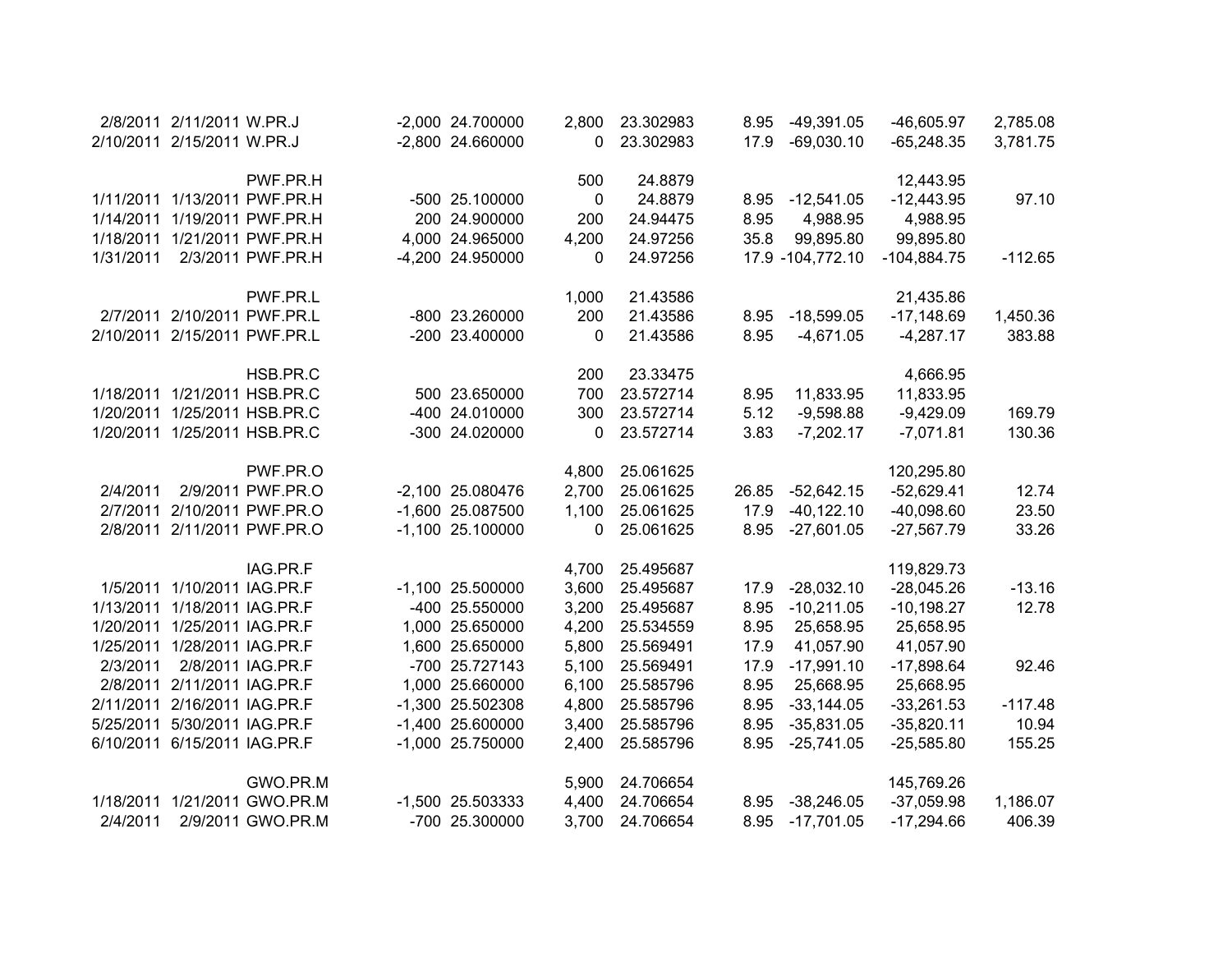|           |                            | 2/7/2011 2/10/2011 GWO.PR.M  | 1,000 25.140000  | 4,700        | 24.800759 | 8.95  | 25,148.95        | 25,148.95     |           |
|-----------|----------------------------|------------------------------|------------------|--------------|-----------|-------|------------------|---------------|-----------|
| 2/24/2011 |                            | 3/1/2011 GWO.PR.M            | -4,700 25.400000 | 0            | 24.800759 |       | 17.9 -119,362.10 | $-116,563.57$ | 2,798.53  |
|           |                            | 5/12/2011 5/17/2011 GWO.PR.M | 800 25.450000    | 800          | 25.458938 | 7.15  | 20,367.15        | 20,367.15     |           |
|           |                            | 5/12/2011 5/17/2011 GWO.PR.M | 200 25.440000    | 1,000        | 25.45695  | 1.8   | 5,089.80         | 5,089.80      |           |
|           |                            | 5/20/2011 5/26/2011 GWO.PR.M | 1,000 25.500000  | 2,000        | 25.48295  | 8.95  | 25,508.95        | 25,508.95     |           |
| 5/25/2011 |                            | 5/30/2011 GWO.PR.M           | 2,900 25.660690  | 4,900        | 25.593623 | 26.85 | 74,442.85        | 74,442.85     |           |
| 5/30/2011 |                            | 6/2/2011 GWO.PR.M            | 1,800 25.700000  | 6,700        | 25.623537 | 8.95  | 46,268.95        | 46,268.95     |           |
|           |                            | W.PR.H                       |                  | 7,000        | 24.556236 |       |                  | 171,893.65    |           |
|           | 2/16/2011 2/22/2011 W.PR.H |                              | -600 24.420000   | 6,400        | 24.556236 | 0     | $-14,652.00$     | $-14,733.74$  | $-81.74$  |
|           | 2/16/2011 2/22/2011 W.PR.H |                              | -300 24.333333   | 6,100        | 24.556236 | 6.71  | $-7,293.29$      | $-7,366.87$   | $-73.58$  |
|           | 2/16/2011 2/22/2011 W.PR.H |                              | -100 24.340000   | 6,000        | 24.556236 | 2.24  | $-2,431.76$      | $-2,455.62$   | $-23.86$  |
|           | 2/22/2011 2/25/2011 W.PR.H |                              | -1,600 24.440000 | 4,400        | 24.556236 | 17.9  | $-39,086.10$     | $-39,289.98$  | $-203.88$ |
| 3/1/2011  | 3/4/2011 W.PR.H            |                              | -500 24.260000   | 3,900        | 24.556236 | 8.95  | $-12,121.05$     | $-12,278.12$  | $-157.07$ |
| 3/3/2011  | 3/8/2011 W.PR.H            |                              | -1,500 24.350000 | 2,400        | 24.556236 | 8.95  | $-36,516.05$     | $-36,834.35$  | $-318.30$ |
|           | 3/7/2011 3/10/2011 W.PR.H  |                              | -500 24.380000   | 1,900        | 24.556236 | 8.95  | $-12,181.05$     | $-12,278.12$  | $-97.07$  |
|           | 3/9/2011 3/14/2011 W.PR.H  |                              | -1,900 24.400000 | $\mathbf{0}$ | 24.556236 | 8.95  | $-46,351.05$     | $-46,656.85$  | $-305.80$ |
|           |                            | GWO.PR.L                     |                  | 500          | 24.7179   |       |                  | 12,358.95     |           |
|           |                            | 1/13/2011 1/18/2011 GWO.PR.L | -500 25.032000   | $\mathbf{0}$ | 24.7179   | 8.95  | $-12,507.05$     | $-12,358.95$  | 148.10    |
|           |                            | 1/18/2011 1/21/2011 GWO.PR.L | 1,500 25.046667  | 1,500        | 25.052634 | 8.95  | 37,578.95        | 37,578.95     |           |
|           |                            | 1/25/2011 1/28/2011 GWO.PR.L | 1,400 25.076429  | 2,900        | 25.067207 | 8.95  | 35,115.95        | 35,115.95     |           |
| 2/3/2011  |                            | 2/8/2011 GWO.PR.L            | -2,900 25.002069 | $\mathbf 0$  | 25.067207 | 8.95  | $-72,497.05$     | $-72,694.90$  | $-197.85$ |
|           |                            | 2/7/2011 2/10/2011 GWO.PR.L  | 900 25.030000    | 900          | 25.038956 | 8.06  | 22,535.06        | 22,535.06     |           |
|           |                            | 2/7/2011 2/10/2011 GWO.PR.L  | 100 25.040000    | 1,000        | 25.03995  | 0.89  | 2,504.89         | 2,504.89      |           |
| 5/4/2011  |                            | 5/9/2011 GWO.PR.L            | 1,000 25.320000  | 2,000        | 25.18445  | 8.95  | 25,328.95        | 25,328.95     |           |
|           |                            | 5/18/2011 5/24/2011 GWO.PR.L | 2,000 25.348000  | 4,000        | 25.268463 | 8.95  | 50,704.95        | 50,704.95     |           |
| 5/20/2011 |                            | 5/25/2011 GWO.PR.L           | 1,000 25.320000  | 5,000        | 25.28056  | 8.95  | 25,328.95        | 25,328.95     |           |
|           |                            | 6/8/2011 6/13/2011 GWO.PR.L  | -2,100 25.250000 | 2,900        | 25.28056  | 8.95  | $-53,016.05$     | $-53,089.18$  | $-73.13$  |
|           |                            | 6/9/2011 6/14/2011 GWO.PR.L  | -1,000 25.420000 | 1,900        | 25.28056  | 8.95  | $-25,411.05$     | $-25,280.56$  | 130.49    |
|           |                            | PWF.PR.M                     |                  | 100          | 27.3395   |       |                  | 2,733.95      |           |
|           |                            | 3/18/2011 3/23/2011 PWF.PR.M | -100 27.000000   | $\mathbf 0$  | 27.3395   | 8.95  | $-2,691.05$      | $-2,733.95$   | $-42.90$  |
|           |                            |                              |                  |              |           |       |                  |               |           |
|           |                            | POW.PR.C                     |                  | 4,100        | 24.952634 |       |                  | 102,305.80    |           |
|           |                            | 1/18/2011 1/21/2011 POW.PR.C | -2,900 24.965172 | 1,200        | 24.952634 |       | 34.99 -72,364.01 | $-72,362.64$  | 1.37      |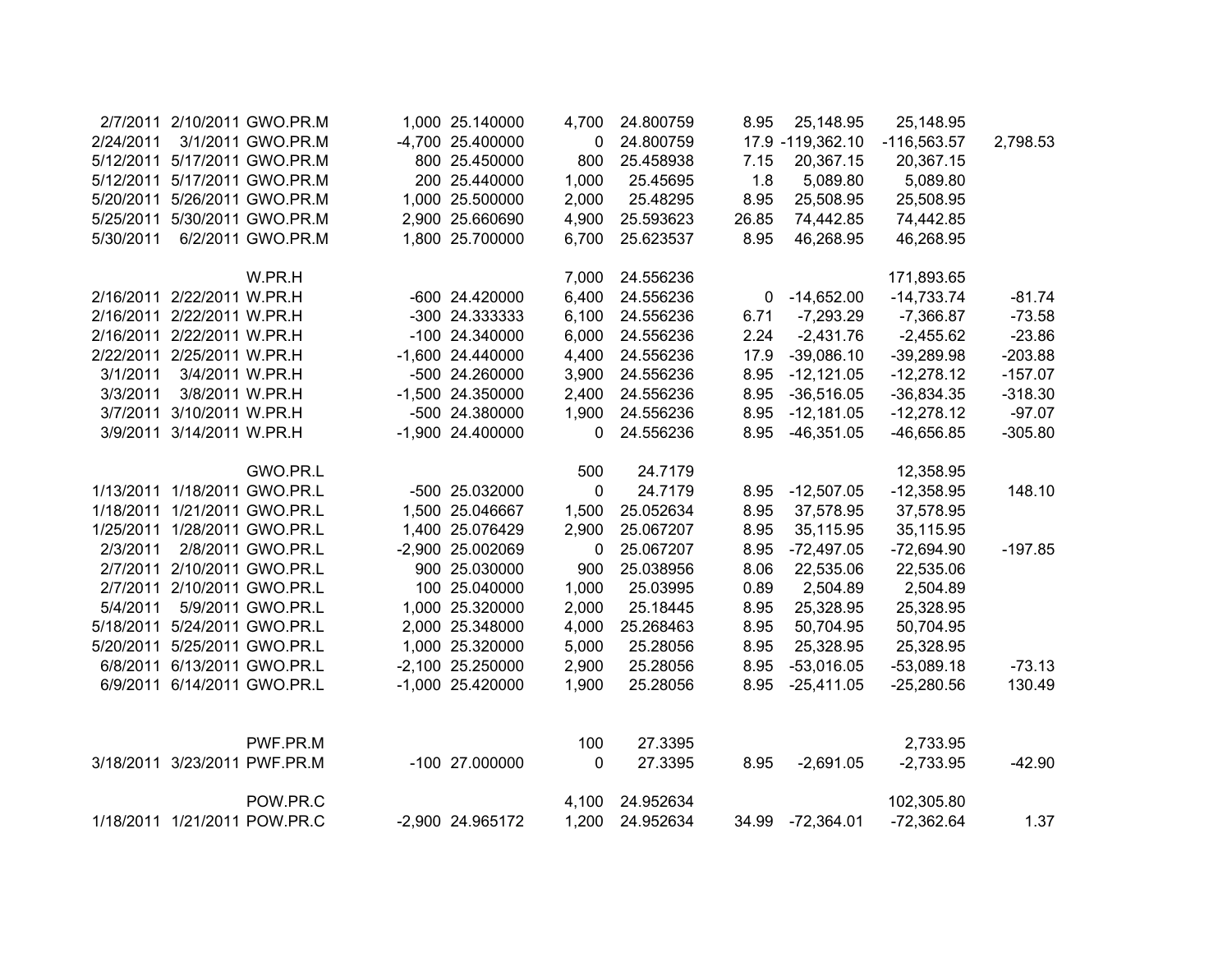|           | 1/18/2011 1/21/2011 POW.PR.C | -100 24.960000     | 1,100 | 24.952634 | 0.81  | $-2,495.19$      | $-2,495.26$   | $-0.07$     |
|-----------|------------------------------|--------------------|-------|-----------|-------|------------------|---------------|-------------|
|           | 1/19/2011 1/24/2011 POW.PR.C | -1,100 24.874545   | 0     | 24.952634 | 8.95  | $-27,353.05$     | $-27,447.90$  | $-94.85$    |
|           |                              |                    |       |           |       |                  |               |             |
|           | YLO.PR.C                     |                    | 4,300 | 24.525483 |       |                  | 105,459.58    |             |
|           | 1/14/2011 1/19/2011 YLO.PR.C | $-1,000$ 24.666000 | 3,300 | 24.525483 | 8.95  | $-24,657.05$     | $-24,525.48$  | 131.57      |
|           | 1/21/2011 1/26/2011 YLO.PR.C | 1,000 24.330000    | 4,300 | 24.482104 | 8.95  | 24,338.95        | 24,338.95     |             |
|           |                              |                    |       |           |       |                  |               |             |
|           | BAM.PR.M                     |                    | 3,500 | 20.631671 |       |                  | 72,210.85     |             |
| 1/25/2011 | 1/28/2011 BAM.PR.M           | 1,000 20.740000    | 4,500 | 20.657733 | 8.95  | 20,748.95        | 20,748.95     |             |
| 3/1/2011  | 3/4/2011 BAM.PR.M            | -1,500 21.626667   | 3,000 | 20.657733 | 17.9  | $-32,422.10$     | $-30,986.60$  | 1,435.50    |
| 3/2/2011  | 3/7/2011 BAM.PR.M            | $-1,500$ 21.650000 | 1,500 | 20.657733 | 8.95  | $-32,466.05$     | $-30,986.60$  | 1,479.45    |
|           | 5/6/2011 5/11/2011 BAM.PR.M  | $-1,500$ 21.850000 | 0     | 20.657733 | 8.95  | $-32,766.05$     | $-30,986.60$  | 1,779.45    |
|           |                              |                    |       |           |       |                  |               |             |
|           | 1/10/2011 1/13/2011 CIU.PR.C | 1,000 25.110000    | 1,000 | 25.11895  | 8.95  | 25,118.95        | 25,118.95     |             |
|           | 1/17/2011 1/20/2011 CIU.PR.C | 2,000 25.138000    | 3,000 | 25.137617 | 17.9  | 50,293.90        | 50,293.90     |             |
|           | 1/18/2011 1/21/2011 CIU.PR.C | 1,000 25.110000    | 4,000 | 25.13295  | 8.95  | 25,118.95        | 25,118.95     |             |
| 2/2/2011  | 2/7/2011 CIU.PR.C            | -200 25.480000     | 3,800 | 25.13295  | 8.95  | $-5,087.05$      | $-5,026.59$   | 60.46       |
|           | 2/9/2011 2/14/2011 CIU.PR.C  | -1,600 25.303750   | 2,200 | 25.13295  | 16.23 | $-40,469.77$     | $-40,212.72$  | 257.05      |
|           | 2/9/2011 2/14/2011 CIU.PR.C  | -300 25.340000     | 1,900 | 25.13295  | 1.67  | $-7,600.33$      | $-7,539.89$   | 60.45       |
|           | 2/10/2011 2/15/2011 CIU.PR.C | $-1,000$ 25.300000 | 900   | 25.13295  | 8.95  | $-25,291.05$     | $-25,132.95$  | 158.10      |
|           | 2/11/2011 2/16/2011 CIU.PR.C | -900 25.100000     | 0     | 25.13295  | 8.95  | $-22,581.05$     | $-22,619.66$  | $-38.60$    |
|           |                              |                    |       |           |       |                  |               |             |
|           | 1/14/2011 1/19/2011 CM.PR.G  | 1,700 24.781176    | 1,700 | 24.791705 | 17.9  | 42,145.90        | 42,145.90     |             |
|           | 1/17/2011 1/20/2011 CM.PR.G  | 2,000 24.812500    | 3,700 | 24.807784 | 17.9  | 49,642.90        | 49,642.90     |             |
|           | 1/18/2011 1/21/2011 CM.PR.G  | 1,000 24.800000    | 4,700 | 24.808032 | 8.95  | 24,808.95        | 24,808.95     |             |
|           | 1/20/2011 1/25/2011 CM.PR.G  | -900 24.793333     | 3,800 | 24.808032 | 8.95  | $-22,305.05$     | $-22,327.23$  | $-22.18$    |
|           | 1/21/2011 1/26/2011 CM.PR.G  | -2,800 24.797143   | 1,000 | 24.808032 | 26.85 | $-69,405.15$     | $-69,462.49$  | $-57.34$    |
| 1/27/2011 | 2/1/2011 CM.PR.G             | $-1,000$ 24.900000 | 0     | 24.808032 | 8.95  | $-24,891.05$     | $-24,808.03$  | 83.02       |
|           |                              |                    |       |           |       |                  |               |             |
|           | 1/14/2011 1/19/2011 BMO.PR.L | 1,000 25.960000    | 1,000 | 25.96895  | 8.95  | 25,968.95        | 25,968.95     |             |
| 1/17/2011 | 1/20/2011 BMO.PR.L           | 2,000 26.040000    | 3,000 | 26.022283 | 17.9  | 52,097.90        | 52,097.90     |             |
|           | 1/18/2011 1/21/2011 BMO.PR.L | 2,000 26.000000    | 5,000 | 26.01695  | 17.9  | 52,017.90        | 52,017.90     |             |
| 2/2/2011  | 2/7/2011 BMO.PR.L            | $-1,000$ 25.900000 | 4,000 | 26.01695  | 8.95  | $-25,891.05$     | $-26,016.95$  | $-125.90$   |
| 2/3/2011  | 2/8/2011 BMO.PR.L            | -4,000 25.761750   | 0     | 26.01695  |       | 8.95 -103,038.05 | $-104,067.80$ | $-1,029.75$ |
|           |                              |                    |       |           |       |                  |               |             |
|           | 1/14/2011 1/19/2011 YLO.PR.D | 900 24.750000      | 900   | 24.759944 | 8.95  | 22,283.95        | 22,283.95     |             |
|           | 1/17/2011 1/20/2011 YLO.PR.D | 200 24.760000      | 1,100 | 24.768091 | 8.95  | 4,960.95         | 4,960.95      |             |
|           | 1/21/2011 1/26/2011 YLO.PR.D | -500 24.852000     | 600   | 24.768091 | 0     | $-12,426.00$     | $-12,384.05$  | 41.95       |
|           | 1/21/2011 1/26/2011 YLO.PR.D | -400 24.800000     | 200   | 24.768091 | 7.16  | $-9,912.84$      | $-9,907.24$   | 5.60        |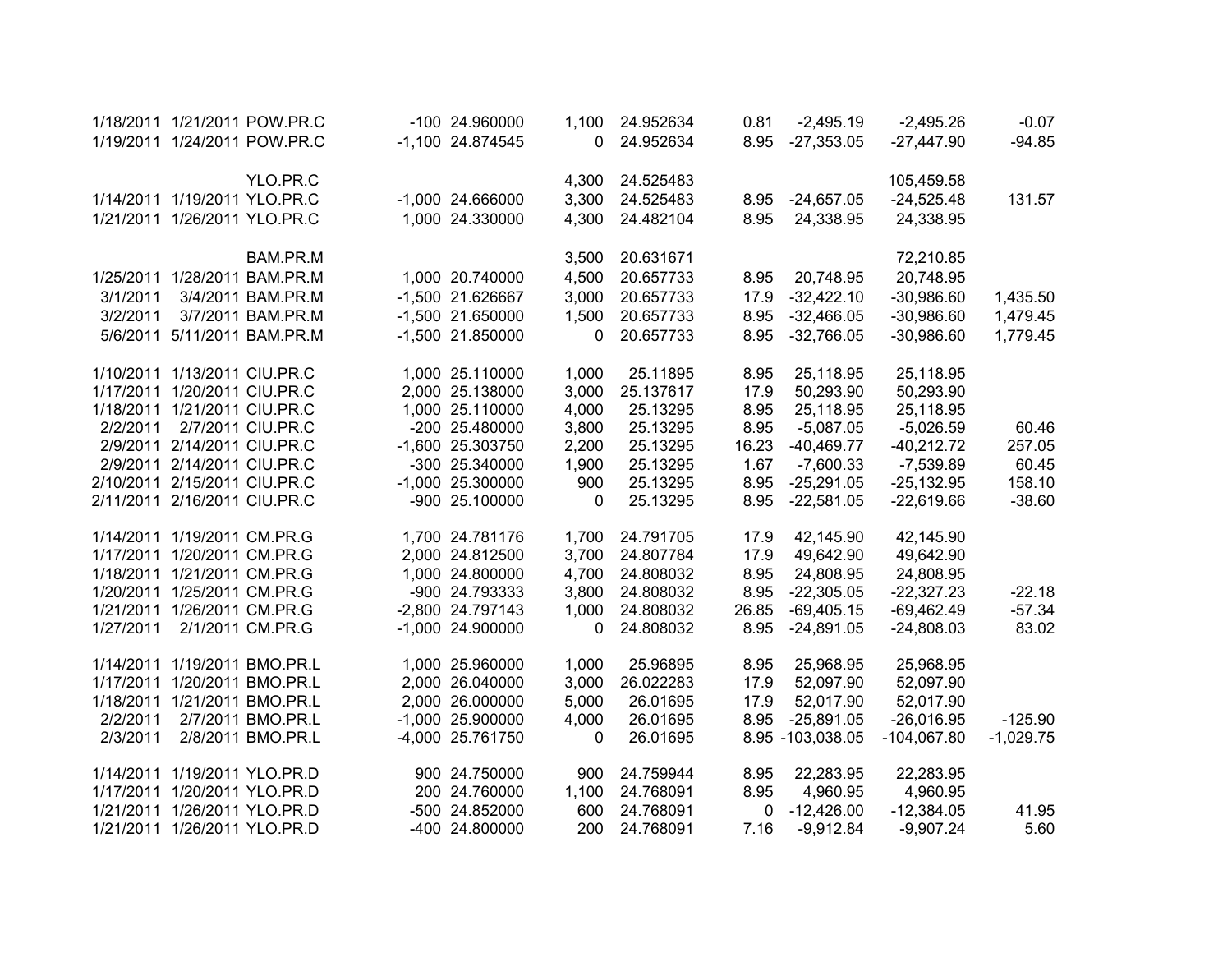|           |                   | 1/21/2011 1/26/2011 YLO.PR.D | -100 24.860000     | 100    | 24.768091 | 0     | $-2,486.00$      | $-2,476.81$   | 9.19     |
|-----------|-------------------|------------------------------|--------------------|--------|-----------|-------|------------------|---------------|----------|
|           |                   | 1/21/2011 1/26/2011 YLO.PR.D | -100 24.810000     | 0      | 24.768091 | 1.79  | $-2,479.21$      | $-2,476.81$   | 2.40     |
|           |                   |                              |                    |        |           |       |                  |               |          |
| 1/18/2011 |                   | 1/21/2011 HSB.PR.D           | 1,000 23.500000    | 1,000  | 23.50895  | 8.95  | 23,508.95        | 23,508.95     |          |
| 1/20/2011 |                   | 1/25/2011 HSB.PR.D           | -1,000 23.526000   | 0      | 23.50895  | 8.95  | $-23,517.05$     | $-23,508.95$  | 8.10     |
| 2/24/2011 |                   | 3/1/2011 HSB.PR.D            | 7,000 23.750000    | 7,000  | 23.755114 | 35.8  | 166,285.80       | 166,285.80    |          |
| 2/25/2011 |                   | 3/2/2011 HSB.PR.D            | 1,000 23.750000    | 8,000  | 23.755594 | 8.95  | 23,758.95        | 23,758.95     |          |
| 2/28/2011 |                   | 3/3/2011 HSB.PR.D            | 3,800 23.750000    | 11,800 | 23.756068 | 26.85 | 90,276.85        | 90,276.85     |          |
| 3/1/2011  |                   | 3/4/2011 HSB.PR.D            | 1,000 23.750000    | 12,800 | 23.756293 | 8.95  | 23,758.95        | 23,758.95     |          |
| 3/18/2011 |                   | 3/23/2011 HSB.PR.D           | 700 23.991429      | 13,500 | 23.769065 | 7.83  | 16,801.83        | 16,801.83     |          |
| 3/18/2011 |                   | 3/23/2011 HSB.PR.D           | 100 23.990000      | 13,600 | 23.770772 | 1.12  | 2,400.12         | 2,400.12      |          |
| 3/30/2011 |                   | 4/4/2011 HSB.PR.D            | $-1,000$ 24.490000 | 12,600 | 23.770772 | 8.95  | $-24,481.05$     | $-23,770.77$  | 710.28   |
| 3/31/2011 |                   | 4/5/2011 HSB.PR.D            | -700 24.440000     | 11,900 | 23.770772 | 8.95  | $-17,099.05$     | $-16,639.54$  | 459.51   |
| 3/31/2011 |                   | 4/5/2011 HSB.PR.D            | -500 24.400000     | 11,400 | 23.770772 | 8.95  | $-12,191.05$     | $-11,885.39$  | 305.66   |
|           |                   | 4/8/2011 4/13/2011 HSB.PR.D  | $-1,300$ 24.400000 | 10,100 | 23.770772 | 8.95  | $-31,711.05$     | $-30,902.00$  | 809.05   |
|           |                   | 4/13/2011 4/18/2011 HSB.PR.D | $-1,000$ 24.400000 | 9,100  | 23.770772 | 8.95  | $-24,391.05$     | $-23,770.77$  | 620.28   |
| 4/28/2011 |                   | 5/3/2011 HSB.PR.D            | $-1,000$ 24.380000 | 8,100  | 23.770772 | 8.95  | $-24,371.05$     | $-23,770.77$  | 600.28   |
|           |                   | 5/6/2011 5/11/2011 HSB.PR.D  | -1,000 24.790000   | 7,100  | 23.770772 | 8.95  | $-24,781.05$     | $-23,770.77$  | 1,010.28 |
|           |                   | 5/11/2011 5/16/2011 HSB.PR.D | -2,600 24.762308   | 4,500  | 23.770772 | 17.9  | $-64,364.10$     | $-61,804.01$  | 2,560.09 |
|           |                   | 5/11/2011 5/16/2011 HSB.PR.D | -200 24.755000     | 4,300  | 23.770772 | 0     | $-4,951.00$      | $-4,754.15$   | 196.85   |
|           |                   | 5/16/2011 5/19/2011 HSB.PR.D | -1,000 24.708000   | 3,300  | 23.770772 | 8.95  | $-24,699.05$     | $-23,770.77$  | 928.28   |
|           |                   | 5/20/2011 5/26/2011 HSB.PR.D | -3,100 24.993871   | 200    | 23.770772 | 35.8  | $-77,445.20$     | -73,689.39    | 3,755.81 |
|           |                   | 5/20/2011 5/26/2011 HSB.PR.D | -200 25.080000     | 0      | 23.770772 | 8.95  | $-5,007.05$      | $-4,754.15$   | 252.90   |
|           |                   |                              |                    |        |           |       |                  |               |          |
|           |                   | 1/18/2011 1/21/2011 BNS.PR.O | 900 25.490000      | 900    | 25.499944 | 8.95  | 22,949.95        | 22,949.95     |          |
| 1/24/2011 |                   | 1/27/2011 BNS.PR.O           | -100 25.600000     | 800    | 25.499944 | 8.95  | $-2,551.05$      | $-2,549.99$   | 1.06     |
| 1/28/2011 |                   | 2/2/2011 BNS.PR.O            | -800 25.600000     | 0      | 25.499944 | 8.95  | $-20,471.05$     | $-20,399.96$  | 71.09    |
|           |                   |                              |                    |        |           |       |                  |               |          |
| 1/20/2011 |                   | 1/25/2011 HSB.PR.E           | 1,000 27.410000    | 1,000  | 27.41895  | 8.95  | 27,418.95        | 27,418.95     |          |
| 1/27/2011 |                   | 2/1/2011 HSB.PR.E            | 1,000 27.538000    | 2,000  | 27.48295  | 8.95  | 27,546.95        | 27,546.95     |          |
| 1/28/2011 |                   | 2/2/2011 HSB.PR.E            | 2,000 27.497500    | 4,000  | 27.4947   | 17.9  | 55,012.90        | 55,012.90     |          |
| 2/28/2011 |                   | 3/3/2011 HSB.PR.E            | -2,400 27.937917   | 1,600  | 27.4947   | 34.31 | $-67,016.69$     | $-65,987.28$  | 1,029.41 |
| 2/28/2011 |                   | 3/3/2011 HSB.PR.E            | -500 27.940000     | 1,100  | 27.4947   | 7.46  | $-13,962.54$     | $-13,747.35$  | 215.19   |
| 2/28/2011 |                   | 3/3/2011 HSB.PR.E            | -300 27.996667     | 800    | 27.4947   | 11.93 | $-8,387.07$      | $-8,248.41$   | 138.66   |
| 5/5/2011  |                   | 5/10/2011 HSB.PR.E           | 1,000 27.500000    | 1,800  | 27.502617 | 8.95  | 27,508.95        | 27,508.95     |          |
|           |                   |                              |                    |        |           |       |                  |               |          |
| 1/20/2011 | 1/25/2011 CM.PR.E |                              | 1,000 25.050000    | 1,000  | 25.05895  | 8.95  | 25,058.95        | 25,058.95     |          |
| 1/21/2011 | 1/26/2011 CM.PR.E |                              | 3,300 25.130606    | 4,300  | 25.120186 | 26.85 | 82,957.85        | 82,957.85     |          |
| 2/1/2011  |                   | 2/4/2011 CM.PR.E             | -4,300 25.129070   | 0      | 25.120186 |       | 8.95 -108,046.05 | $-108,016.80$ | 29.25    |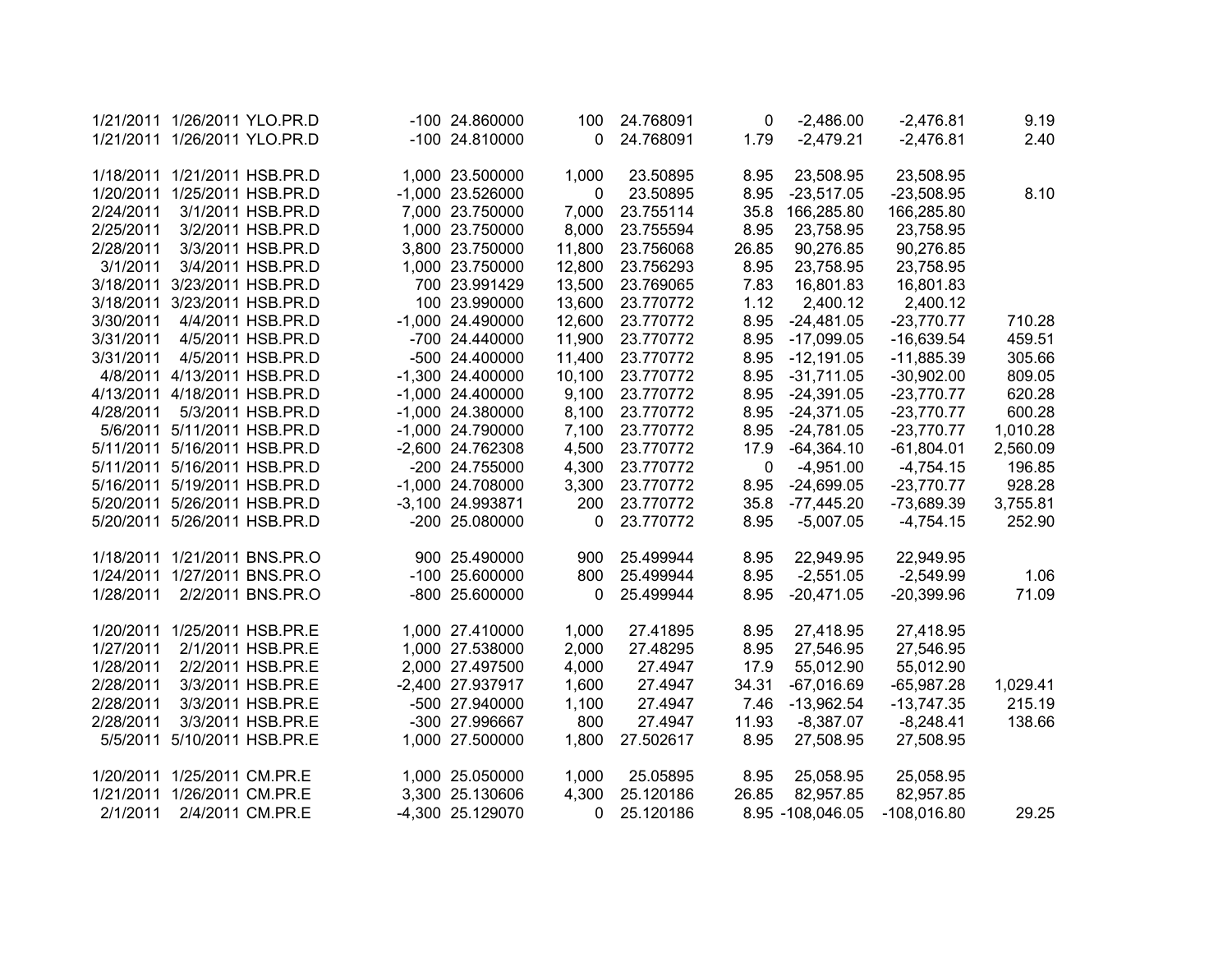|           | 1/25/2011 1/28/2011 POW.PR.B |                              | 500 23.810000    | 500          | 23.82492  | 7.46        | 11,912.46    | 11,912.46    |          |
|-----------|------------------------------|------------------------------|------------------|--------------|-----------|-------------|--------------|--------------|----------|
|           | 1/25/2011 1/28/2011 POW.PR.B |                              | 100 23.810000    | 600          | 23.824917 | 1.49        | 2,382.49     | 2,382.49     |          |
|           | 2/8/2011 2/11/2011 POW.PR.B  |                              | -600 24.020000   | 0            | 23.824917 | 8.95        | $-14,403.05$ | $-14,294.95$ | 108.10   |
|           |                              |                              |                  |              |           |             |              |              |          |
|           | 1/26/2011 1/31/2011 MFC.PR.E |                              | 1,600 26.791250  | 1,600        | 26.802438 | 17.9        | 42,883.90    | 42,883.90    |          |
| 1/27/2011 |                              | 2/1/2011 MFC.PR.E            | -1,600 26.870625 | $\mathbf{0}$ | 26.802438 | 8.95        | $-42,984.05$ | $-42,883.90$ | 100.15   |
| 1/31/2011 |                              | 2/3/2011 GWO.PR.H            | 1,400 22.964286  | 1,400        | 22.96955  | 7.37        | 32, 157.37   | 32, 157. 37  |          |
| 1/31/2011 |                              | 2/3/2011 GWO.PR.H            | 400 22.880000    | 1,800        | 22.94965  | $\mathbf 0$ | 9,152.00     | 9,152.00     |          |
| 1/31/2011 |                              | 2/3/2011 GWO.PR.H            | 300 22.930000    | 2,100        | 22.947595 | 1.58        | 6,880.58     | 6,880.58     |          |
| 2/4/2011  |                              | 2/9/2011 GWO.PR.H            | -1,100 23.470000 | 1,000        | 22.947595 | 8.95        | $-25,808.05$ | $-25,242.35$ | 565.70   |
|           | 2/22/2011 2/25/2011 GWO.PR.H |                              | 400 23.750000    | 1,400        | 23.183247 | 8.95        | 9,508.95     | 9,508.95     |          |
| 4/1/2011  |                              | 4/6/2011 GWO.PR.H            | 2,700 23.262222  | 4,100        | 23.241804 | 26.85       | 62,834.85    | 62,834.85    |          |
| 5/3/2011  |                              | 5/6/2011 GWO.PR.H            | 100 22.490000    | 4,200        | 23.226034 | 8.95        | 2,257.95     | 2,257.95     |          |
|           |                              | 5/5/2011 5/10/2011 GWO.PR.H  | 1,700 22.750588  | 5,900        | 23.094806 | 34.01       | 38,710.01    | 38,710.01    |          |
|           |                              | 5/5/2011 5/10/2011 GWO.PR.H  | 100 22.720000    | 6,000        | 23.088857 | 1.79        | 2,273.79     | 2,273.79     |          |
|           |                              | 5/5/2011 5/10/2011 GWO.PR.H  | 1,300 22.722308  | 7,300        | 23.023581 | 0           | 29,539.00    | 29,539.00    |          |
|           |                              | 5/6/2011 5/11/2011 GWO.PR.H  | 900 22.970000    | 8,200        | 23.018792 | 8.95        | 20,681.95    | 20,681.95    |          |
|           |                              | 5/11/2011 5/16/2011 GWO.PR.H | 500 23.070000    | 8,700        | 23.022248 | 4.46        | 11,539.46    | 11,539.46    |          |
|           |                              | 5/11/2011 5/16/2011 GWO.PR.H | 300 23.060000    | 9,000        | 23.023805 | 2.69        | 6,920.69     | 6,920.69     |          |
|           |                              | 5/11/2011 5/16/2011 GWO.PR.H | 100 23.070000    | 9,100        | 23.024412 | 0.9         | 2,307.90     | 2,307.90     |          |
|           |                              | 5/11/2011 5/16/2011 GWO.PR.H | 100 23.070000    | 9,200        | 23.025005 | 0.9         | 2,307.90     | 2,307.90     |          |
|           |                              | 5/13/2011 5/18/2011 GWO.PR.H | 400 23.380000    | 9,600        | 23.040542 | 7.16        | 9,359.16     | 9,359.16     |          |
|           |                              | 5/13/2011 5/18/2011 GWO.PR.H | 400 23.342500    | 10,000       | 23.05262  | 0           | 9,337.00     | 9,337.00     |          |
|           |                              | 5/13/2011 5/18/2011 GWO.PR.H | 100 23.380000    | 10,100       | 23.056039 | 1.79        | 2,339.79     | 2,339.79     |          |
|           | 5/13/2011 5/18/2011 GWO.PR.H |                              | 100 23.340000    | 10,200       | 23.058823 | 0           | 2,334.00     | 2,334.00     |          |
|           |                              | 5/16/2011 5/19/2011 GWO.PR.H | 400 23.380000    | 10,600       | 23.071425 | 5.11        | 9,357.11     | 9,357.11     |          |
|           | 5/16/2011 5/19/2011 GWO.PR.H |                              | 300 23.320000    | 10,900       | 23.078266 | 0           | 6,996.00     | 6,996.00     |          |
|           | 5/16/2011 5/19/2011 GWO.PR.H |                              | 200 23.380000    | 11,100       | 23.083934 | 2.56        | 4,678.56     | 4,678.56     |          |
|           |                              | 5/16/2011 5/19/2011 GWO.PR.H | 100 23.380000    | 11,200       | 23.086692 | 1.28        | 2,339.28     | 2,339.28     |          |
|           |                              | 5/25/2011 5/30/2011 GWO.PR.H | -2,800 23.812500 | 8,400        | 23.086692 | 17.9        | $-66,657.10$ | $-64,642.74$ | 2,014.36 |
| 5/27/2011 |                              | 6/1/2011 GWO.PR.H            | -1,500 24.068000 | 6,900        | 23.086692 | 17.9        | $-36,084.10$ | $-34,630.04$ | 1,454.06 |
|           |                              | 6/8/2011 6/13/2011 GWO.PR.H  | 2,000 23.799500  | 8,900        | 23.24783  | 8.52        | 47,607.52    | 47,607.52    |          |
|           |                              | 6/8/2011 6/13/2011 GWO.PR.H  | 100 23.790000    | 9,000        | 23.253902 | 0.43        | 2,379.43     | 2,379.43     |          |
|           |                              | 6/9/2011 6/14/2011 GWO.PR.H  | 1,300 23.830000  | 10,300       | 23.327421 | 8.31        | 30,987.31    | 30,987.31    |          |
|           | 6/9/2011 6/14/2011 GWO.PR.H  |                              | 100 23.830000    | 10,400       | 23.332315 | 0.64        | 2,383.64     | 2,383.64     |          |
|           | 6/10/2011 6/15/2011 GWO.PR.H |                              | 1,000 23.800000  | 11,400       | 23.374125 | 8.95        | 23,808.95    | 23,808.95    |          |
|           | 6/22/2011 6/27/2011 GWO.PR.H |                              | 800 23.630000    | 12,200       | 23.391355 | 5.51        | 18,909.51    | 18,909.51    |          |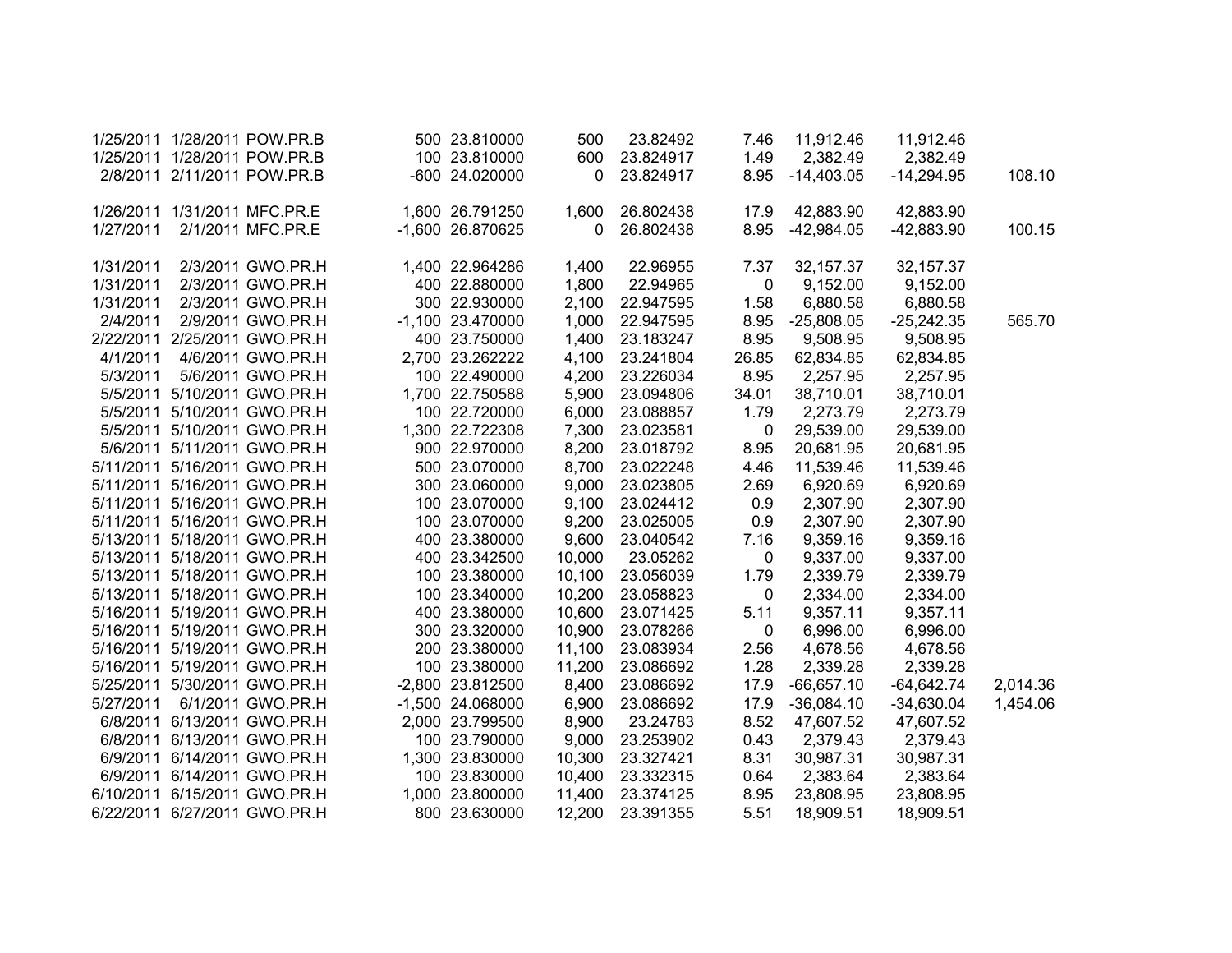|           |                                | 6/22/2011 6/27/2011 GWO.PR.H | 500 23.630000      | 12,700      | 23.401021 | 3.44  | 11,818.44    | 11,818.44    |        |
|-----------|--------------------------------|------------------------------|--------------------|-------------|-----------|-------|--------------|--------------|--------|
| 1/31/2011 |                                | 2/3/2011 ELF.PR.F            | 800 22.160000      | 800         | 22.171188 | 8.95  | 17,736.95    | 17,736.95    |        |
| 2/1/2011  |                                | 2/4/2011 ELF.PR.F            | 2,000 22.200000    | 2,800       | 22.198161 | 17.9  | 44,417.90    | 44,417.90    |        |
| 2/3/2011  |                                | 2/8/2011 ELF.PR.F            | 2,700 22.258889    | 5,500       | 22.232184 | 23.16 | 60,122.16    | 60,122.16    |        |
| 2/3/2011  |                                | 2/8/2011 ELF.PR.F            | 1,800 22.216667    | 7,300       | 22.230565 | 16.11 | 40,006.11    | 40,006.11    |        |
| 2/3/2011  |                                | 2/8/2011 ELF.PR.F            | 1,800 22.200000    | 9,100       | 22.22629  | 16.12 | 39,976.12    | 39,976.12    |        |
| 2/3/2011  |                                | 2/8/2011 ELF.PR.F            | 1,700 22.303529    | 10,800      | 22.23995  | 16.22 | 37,932.22    | 37,932.22    |        |
| 2/3/2011  |                                | 2/8/2011 ELF.PR.F            | 1,700 22.283529    | 12,500      | 22.247094 | 15.21 | 37,897.21    | 37,897.21    |        |
| 2/3/2011  |                                | 2/8/2011 ELF.PR.F            | 1,400 22.365714    | 13,900      | 22.259942 | 12.53 | 31,324.53    | 31,324.53    |        |
| 2/3/2011  |                                | 2/8/2011 ELF.PR.F            | 900 22.390000      | 14,800      | 22.268395 | 8.05  | 20,159.05    | 20,159.05    |        |
| 3/4/2011  |                                | 3/9/2011 ELF.PR.F            | $-1,000$ 22.645000 | 13,800      | 22.268395 | 8.95  | $-22,636.05$ | $-22,268.40$ | 367.65 |
| 3/29/2011 |                                | 4/1/2011 ELF.PR.F            | -200 22.650000     | 13,600      | 22.268395 | 8.95  | $-4,521.05$  | $-4,453.68$  | 67.37  |
|           | 5/25/2011 5/30/2011 ELF.PR.F   |                              | -400 22.990000     | 13,200      | 22.268395 | 8.95  | $-9,187.05$  | $-8,907.36$  | 279.69 |
|           |                                | 5/26/2011 5/31/2011 ELF.PR.F | -500 23.170000     | 12,700      | 22.268395 | 8.95  | $-11,576.05$ | $-11,134.20$ | 441.85 |
|           |                                | 6/13/2011 6/16/2011 ELF.PR.F | -400 23.295000     | 12,300      | 22.268395 | 8.95  | $-9,309.05$  | $-8,907.36$  | 401.69 |
|           |                                | 6/17/2011 6/22/2011 ELF.PR.F | -600 22.320000     | 11,700      | 22.268395 | 5.38  | $-13,386.62$ | $-13,361.04$ | 25.58  |
|           | 6/17/2011 6/22/2011 ELF.PR.F   |                              | -400 22.330000     | 11,300      | 22.268395 | 3.57  | $-8,928.43$  | $-8,907.36$  | 21.07  |
| 1/31/2011 |                                | 2/3/2011 WN.PR.D             | 2,100 22.536667    | 2,100       | 22.540929 | 8.95  | 47,335.95    | 47,335.95    |        |
| 2/4/2011  |                                | 2/9/2011 WN.PR.D             | -2,100 22.712381   | 0           | 22.540929 | 17.9  | $-47,678.10$ | $-47,335.95$ | 342.15 |
| 2/1/2011  |                                | 2/4/2011 LFE.PR.A            | 5,500 10.149273    | 5,500       | 10.1509   | 8.95  | 55,829.95    | 55,829.95    |        |
|           |                                | 3/17/2011 3/22/2011 LFE.PR.A | -3,000 10.303333   | 2,500       | 10.1509   | 17.9  | $-30,892.10$ | $-30,452.70$ | 439.40 |
|           |                                | 3/25/2011 3/30/2011 LFE.PR.A | -2,500 10.320000   | $\mathbf 0$ | 10.1509   | 8.95  | $-25,791.05$ | $-25,377.25$ | 413.80 |
| 2/1/2011  |                                | 2/4/2011 CIU.PR.A            | 800 22.580000      | 800         | 22.591188 | 8.95  | 18,072.95    | 18,072.95    |        |
|           | 2/9/2011 2/14/2011 CIU.PR.A    |                              | -800 22.700000     | 0           | 22.591188 | 8.95  | $-18,151.05$ | $-18,072.95$ | 78.10  |
| 3/30/2011 |                                | 4/4/2011 CIU.PR.A            | 1,200 22.650000    | 1,200       | 22.657458 | 8.95  | 27,188.95    | 27,188.95    |        |
| 4/1/2011  |                                | 4/6/2011 CIU.PR.A            | 400 22.520000      | 1,600       | 22.628688 | 8.95  | 9,016.95     | 9,016.95     |        |
| 4/5/2011  |                                | 4/8/2011 CIU.PR.A            | 500 22.510000      | 2,100       | 22.60469  | 8.95  | 11,263.95    | 11,263.95    |        |
|           | 4/14/2011 4/19/2011 CIU.PR.A   |                              | -700 22.980000     | 1,400       | 22.60469  | 8.95  | $-16,077.05$ | $-15,823.28$ | 253.77 |
|           | 4/25/2011  4/28/2011  CIU.PR.A |                              | 400 22.562500      | 1,800       | 22.600287 | 8.95  | 9,033.95     | 9,033.95     |        |
|           | 4/25/2011  4/28/2011  CIU.PR.A |                              | 100 22.550000      | 1,900       | 22.59764  | 0     | 2,255.00     | 2,255.00     |        |
|           | 4/26/2011  4/29/2011  CIU.PR.A |                              | 300 22.600000      | 2,200       | 22.60203  | 8.95  | 6,788.95     | 6,788.95     |        |
| 4/28/2011 |                                | 5/3/2011 CIU.PR.A            | 600 22.610000      | 2,800       | 22.606935 | 8.95  | 13,574.95    | 13,574.95    |        |
| 5/4/2011  |                                | 5/9/2011 CIU.PR.A            | 900 22.761111      | 3,700       | 22.646856 | 8.95  | 20,493.95    | 20,493.95    |        |
| 5/4/2011  |                                | 5/9/2011 CIU.PR.A            | 100 22.700000      | 3,800       | 22.648254 | 0     | 2,270.00     | 2,270.00     |        |
|           | 5/6/2011 5/11/2011 CIU.PR.A    |                              | 400 22.610000      | 4.200       | 22.646742 | 8.95  | 9,052.95     | 9,052.95     |        |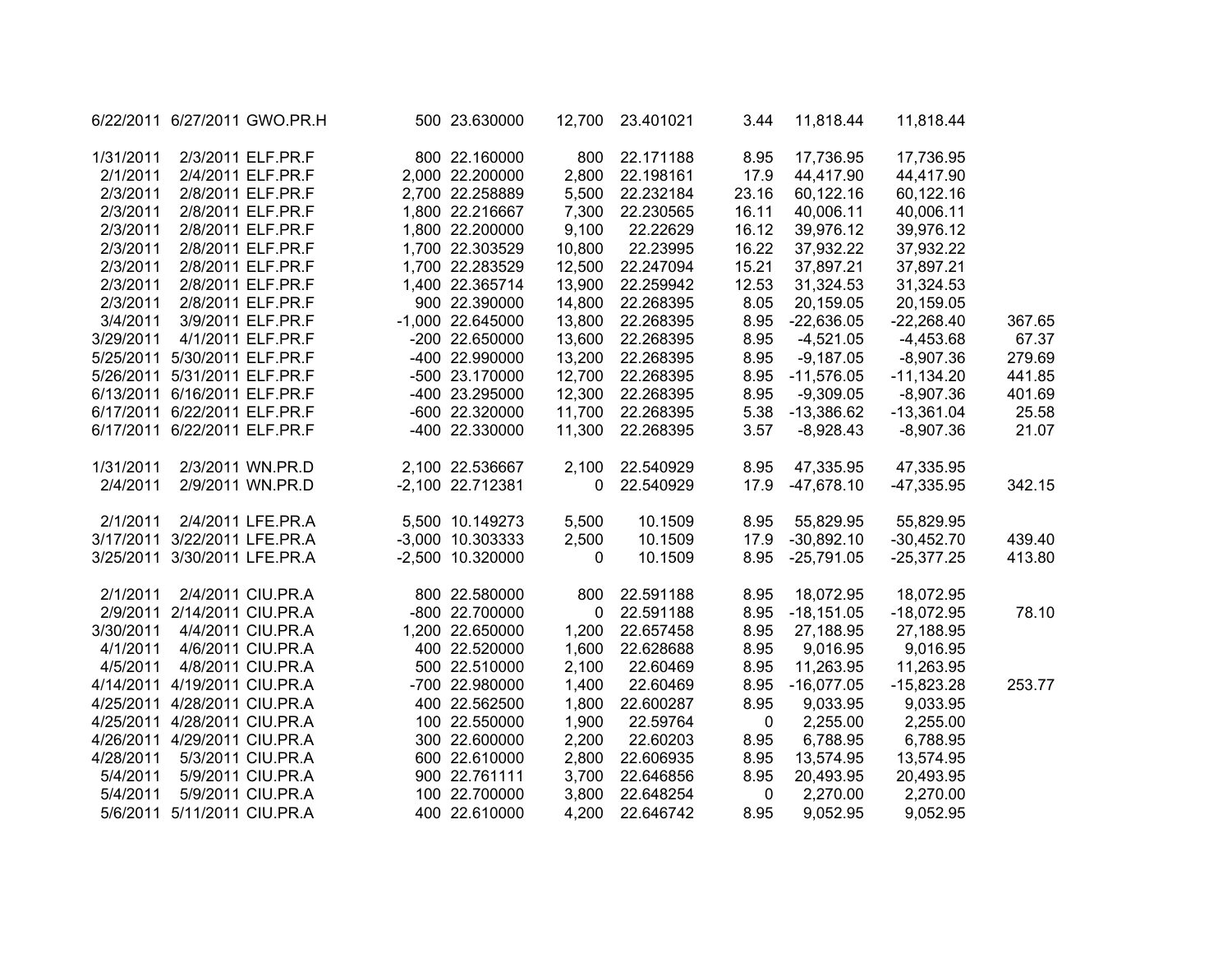|          | 5/9/2011 5/12/2011 CIU.PR.A  |                              | 500 22.690000    | 4,700       | 22.652931 | 7.46        | 11,352.46    | 11,352.46    |        |
|----------|------------------------------|------------------------------|------------------|-------------|-----------|-------------|--------------|--------------|--------|
|          |                              | 5/9/2011 5/12/2011 CIU.PR.A  | 200 22.650000    | 4,900       | 22.652812 | $\mathbf 0$ | 4,530.00     | 4,530.00     |        |
|          |                              | 5/9/2011 5/12/2011 CIU.PR.A  | 100 22.690000    | 5,000       | 22.653853 | 1.49        | 2,270.49     | 2,270.49     |        |
|          |                              | 5/9/2011 5/12/2011 CIU.PR.A  | 100 22.690000    | 5,100       | 22.654562 | 0           | 2,269.00     | 2,269.00     |        |
|          |                              | 5/16/2011 5/19/2011 CIU.PR.A | -1,000 22.780000 | 4,100       | 22.654562 | 8.95        | $-22,771.05$ | $-22,654.56$ | 116.49 |
| 2/2/2011 |                              | 2/7/2011 CZP.PR.A            | 2,000 18.472500  | 2,000       | 18.48145  | 17.9        | 36,962.90    | 36,962.90    |        |
| 2/3/2011 |                              | 2/8/2011 CZP.PR.A            | 1,000 18.430000  | 3,000       | 18.467283 | 8.95        | 18,438.95    | 18,438.95    |        |
| 2/4/2011 |                              | 2/9/2011 CZP.PR.A            | 1,000 18.450000  | 4,000       | 18.4652   | 8.95        | 18,458.95    | 18,458.95    |        |
|          |                              | 2/11/2011 2/16/2011 CZP.PR.A | 1,200 18.583333  | 5,200       | 18.494327 | 9.7         | 22,309.70    | 22,309.70    |        |
|          |                              | 2/11/2011 2/16/2011 CZP.PR.A | 800 18.597500    | 6,000       | 18.50945  | 8.2         | 14,886.20    | 14,886.20    |        |
|          |                              | 3/28/2011 3/31/2011 CZP.PR.A | 1,500 18.590000  | 7,500       | 18.526753 | 8.95        | 27,893.95    | 27,893.95    |        |
| 2/3/2011 |                              | 2/8/2011 FFN.PR.A            | 2,900 10.153448  | 2,900       | 10.156534 | 8.95        | 29,453.95    | 29,453.95    |        |
|          |                              | 2/14/2011 2/17/2011 FFN.PR.A | -2,900 10.160000 | $\mathbf 0$ | 10.156534 | 8.95        | $-29,455.05$ | $-29,453.95$ | 1.10   |
| 2/3/2011 |                              | 2/8/2011 PWF.PR.F            | 600 23.550000    | 600         | 23.564917 | 8.95        | 14,138.95    | 14,138.95    |        |
|          |                              | 2/8/2011 2/11/2011 PWF.PR.F  | -600 23.720000   | 0           | 23.564917 | 8.95        | $-14,223.05$ | $-14,138.95$ | 84.10  |
| 2/4/2011 |                              | 2/9/2011 IAG.PR.A            | 1,400 22.291429  | 1,400       | 22.297822 | 8.95        | 31,216.95    | 31,216.95    |        |
|          |                              | 2/9/2011 2/14/2011 IAG.PR.A  | 1,000 22.480000  | 2,400       | 22.377459 | 8.95        | 22,488.95    | 22,488.95    |        |
|          |                              | 2/17/2011 2/23/2011 IAG.PR.A | 900 22.600000    | 3,300       | 22.440591 | 8.05        | 20,348.05    | 20,348.05    |        |
|          |                              | 2/17/2011 2/23/2011 IAG.PR.A | 100 22.600000    | 3,400       | 22.445544 | 0.9         | 2,260.90     | 2,260.90     |        |
|          |                              | 2/22/2011 2/25/2011 IAG.PR.A | 700 22.542857    | 4,100       | 22.464342 | 8.95        | 15,788.95    | 15,788.95    |        |
| 3/1/2011 |                              | 3/4/2011 IAG.PR.A            | 200 22.450000    | 4,300       | 22.465756 | 8.95        | 4,498.95     | 4,498.95     |        |
| 3/2/2011 |                              | 3/7/2011 IAG.PR.A            | 800 22.300000    | 5,100       | 22.44151  | 8.95        | 17,848.95    | 17,848.95    |        |
| 3/3/2011 |                              | 3/8/2011 IAG.PR.A            | 600 22.383333    | 5,700       | 22.436956 | 8.95        | 13,438.95    | 13,438.95    |        |
| 3/4/2011 |                              | 3/9/2011 IAG.PR.A            | 700 22.414286    | 6,400       | 22.435875 | 8.95        | 15,698.95    | 15,698.95    |        |
|          | 3/7/2011 3/10/2011 IAG.PR.A  |                              | 100 22.400000    | 6,500       | 22.436012 | 4.48        | 2,244.48     | 2,244.48     |        |
|          | 3/7/2011 3/10/2011 IAG.PR.A  |                              | 100 22.400000    | 6,600       | 22.436144 | 4.47        | 2,244.47     | 2,244.47     |        |
|          |                              | 3/7/2011 3/10/2011 IAG.PR.A  | 100 22.390000    | 6,700       | 22.435455 | $\mathbf 0$ | 2,239.00     | 2,239.00     |        |
|          |                              | 3/7/2011 3/10/2011 IAG.PR.A  | 100 22.390000    | 6,800       | 22.434787 | 0           | 2,239.00     | 2,239.00     |        |
|          | 3/9/2011 3/14/2011 IAG.PR.A  |                              | 1,400 22.593571  | 8,200       | 22.46397  | 17          | 31,648.00    | 31,648.00    |        |
|          |                              | 3/9/2011 3/14/2011 IAG.PR.A  | 100 22.590000    | 8,300       | 22.465596 | 0.9         | 2,259.90     | 2,259.90     |        |
|          |                              | 3/9/2011 3/14/2011 IAG.PR.A  | 400 22.560000    | 8,700       | 22.469937 | $\mathbf 0$ | 9,024.00     | 9,024.00     |        |
|          |                              | 3/15/2011 3/18/2011 IAG.PR.A | 200 22.545000    | 8,900       | 22.472294 | 5.97        | 4,514.97     | 4,514.97     |        |
|          |                              | 3/15/2011 3/18/2011 IAG.PR.A | 100 22.540000    | 9,000       | 22.473378 | 2.98        | 2,256.98     | 2,256.98     |        |
|          |                              | 3/16/2011 3/21/2011 IAG.PR.A | 2,900 22.500000  | 11,900      | 22.480618 | 8.95        | 65,258.95    | 65,258.95    |        |
|          | 5/26/2011 5/31/2011 IAG.PR.A |                              | 2,900 22.580345  | 14.800      | 22.500764 | 8.95        | 65,491.95    | 65,491.95    |        |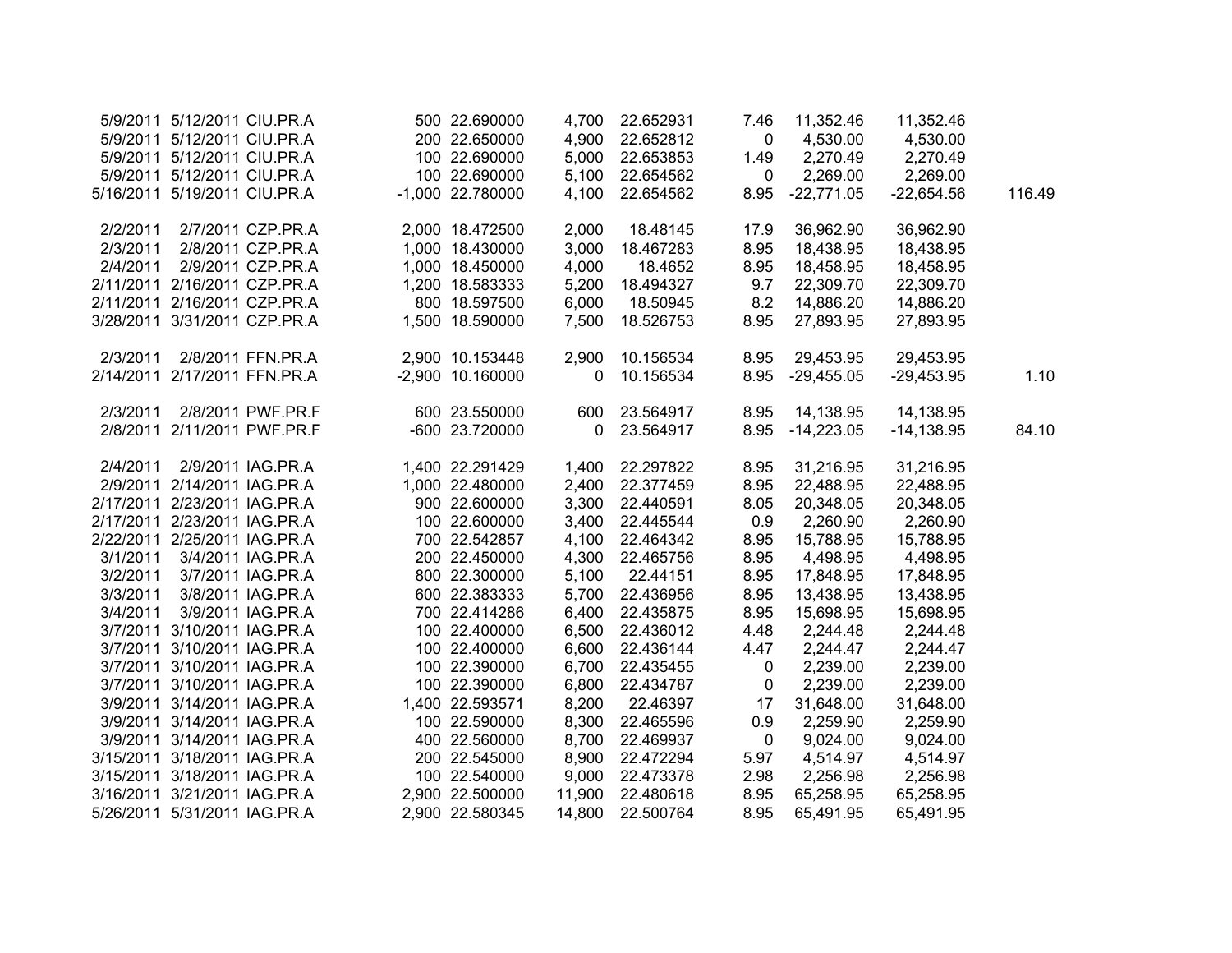| 5/26/2011 |                             | 5/31/2011 IAG.PR.A           | 100 22.570000      | 14,900      | 22.501228 | 0     | 2,257.00     | 2,257.00     |           |
|-----------|-----------------------------|------------------------------|--------------------|-------------|-----------|-------|--------------|--------------|-----------|
| 6/13/2011 | 6/16/2011 IAG.PR.A          |                              | 500 22.730000      | 15,400      | 22.509237 | 8.95  | 11,373.95    | 11,373.95    |           |
| 6/30/2011 |                             | 7/6/2011 IAG.PR.A            | 400 22.620000      | 15,800      | 22.512608 | 8.95  | 9,056.95     | 9,056.95     |           |
|           |                             |                              |                    |             |           |       |              |              |           |
| 2/4/2011  |                             | 2/9/2011 MFC.PR.D            | 1,000 27.500000    | 1,000       | 27.50895  | 8.95  | 27,508.95    | 27,508.95    |           |
| 2/11/2011 |                             | 2/16/2011 MFC.PR.D           | 1,000 27.500000    | 2,000       | 27.50895  | 8.95  | 27,508.95    | 27,508.95    |           |
| 2/16/2011 |                             | 2/22/2011 MFC.PR.D           | $-1,000$ 27.458000 | 1,000       | 27.50895  | 8.95  | $-27,449.05$ | $-27,508.95$ | $-59.90$  |
| 5/13/2011 |                             | 5/18/2011 MFC.PR.D           | -1,000 27.369000   | 0           | 27.50895  | 8.95  | $-27,360.05$ | $-27,508.95$ | $-148.90$ |
| 2/4/2011  |                             | 2/9/2011 GWO.PR.G            | 1,200 24.030000    | 1,200       | 24.044917 | 17.9  | 28,853.90    | 28,853.90    |           |
|           |                             | 2/7/2011 2/10/2011 GWO.PR.G  | 3,000 24.264667    | 4,200       | 24.206143 | 17.9  | 72,811.90    | 72,811.90    |           |
|           |                             | 2/14/2011 2/17/2011 GWO.PR.G | -2,100 24.584286   | 2,100       | 24.206143 | 20.58 | $-51,606.42$ | $-50,832.90$ | 773.52    |
|           |                             | 2/14/2011 2/17/2011 GWO.PR.G | -500 24.580000     | 1,600       | 24.206143 | 4.48  | $-12,285.52$ | $-12,103.07$ | 182.45    |
|           |                             | 2/14/2011 2/17/2011 GWO.PR.G | -200 24.600000     | 1,400       | 24.206143 | 1.79  | $-4,918.21$  | $-4,841.23$  | 76.98     |
|           |                             | 2/15/2011 2/18/2011 GWO.PR.G | -1,400 24.735714   | 0           | 24.206143 | 8.95  | $-34,621.05$ | $-33,888.60$ | 732.45    |
|           |                             |                              |                    |             |           |       |              |              |           |
| 2/4/2011  |                             | 2/9/2011 WN.PR.E             | 3,200 21.040625    | 3,200       | 21.049328 | 27.85 | 67,357.85    | 67,357.85    |           |
| 2/11/2011 | 2/16/2011 WN.PR.E           |                              | -1,000 21.270000   | 2,200       | 21.049328 | 8.95  | $-21,261.05$ | $-21,049.33$ | 211.72    |
|           | 2/11/2011 2/16/2011 WN.PR.E |                              | -700 21.205714     | 1,500       | 21.049328 | 8.95  | $-14,835.05$ | $-14,734.53$ | 100.52    |
|           | 2/22/2011 2/25/2011 WN.PR.E |                              | -1,500 21.290000   | 0           | 21.049328 | 8.95  | $-31,926.05$ | $-31,573.99$ | 352.06    |
|           | 2/10/2011 2/15/2011 CM.PR.I |                              | 1,700 23.984118    | 1,700       | 23.993065 | 15.21 | 40,788.21    | 40,788.21    |           |
|           | 2/10/2011 2/15/2011 CM.PR.I |                              | 300 23.990000      | 2,000       | 23.99395  | 2.69  | 7,199.69     | 7,199.69     |           |
|           | 2/16/2011 2/22/2011 CM.PR.I |                              | 1,000 24.000000    | 3,000       | 23.99895  | 8.95  | 24,008.95    | 24,008.95    |           |
|           |                             |                              |                    |             |           |       |              |              |           |
| 3/1/2011  |                             | 3/4/2011 CM.PR.I             | $-3,000$ 24.160000 | $\mathbf 0$ | 23.99895  | 8.95  | $-72,471.05$ | $-71,996.85$ | 474.20    |
|           | 3/14/2011 3/17/2011 CM.PR.I |                              | 4,900 24.019184    | 4,900       | 24.022551 | 16.5  | 117,710.50   | 117,710.50   |           |
|           | 3/14/2011 3/17/2011 CM.PR.I |                              | 400 23.990000      | 5,300       | 24.020306 | 1.12  | 9,597.12     | 9,597.12     |           |
|           | 3/14/2011 3/17/2011 CM.PR.I |                              | 100 23.990000      | 5,400       | 24.019797 | 0.28  | 2,399.28     | 2,399.28     |           |
|           | 3/17/2011 3/22/2011 CM.PR.I |                              | 1,000 23.991000    | 6,400       | 24.016372 | 6.88  | 23,997.88    | 23,997.88    |           |
|           | 3/17/2011 3/22/2011 CM.PR.I |                              | 300 23.990000      | 6,700       | 24.0155   | 2.07  | 7,199.07     | 7,199.07     |           |
|           | 3/18/2011 3/23/2011 CM.PR.I |                              | -2,000 24.173000   | 4,700       | 24.0155   | 17.9  | $-48,328.10$ | $-48,031.00$ | 297.10    |
|           | 4/13/2011 4/18/2011 CM.PR.I |                              | 1,000 24.000000    | 5,700       | 24.014351 | 8.95  | 24,008.95    | 24,008.95    |           |
| 5/4/2011  | 5/9/2011 CM.PR.I            |                              | -700 24.690000     | 5,000       | 24.014351 | 6.26  | $-17,276.74$ | $-16,810.05$ | 466.69    |
| 5/4/2011  | 5/9/2011 CM.PR.I            |                              | -300 24.680000     | 4,700       | 24.014351 | 2.69  | $-7,401.31$  | $-7,204.31$  | 197.00    |
| 5/5/2011  | 5/10/2011 CM.PR.I           |                              | -2,200 24.554545   | 2,500       | 24.014351 | 17.9  | $-54,002.10$ | $-52,831.57$ | 1,170.53  |
| 5/9/2011  | 5/12/2011 CM.PR.I           |                              | -1,600 24.522500   | 900         | 24.014351 | 17.9  | $-39,218.10$ | $-38,422.96$ | 795.14    |
| 5/11/2011 | 5/16/2011 CM.PR.I           |                              | -900 24.620000     | 0           | 24.014351 | 8.95  | $-22,149.05$ | $-21,612.92$ | 536.13    |
|           | 2/10/2011 2/15/2011 RY.PR.A |                              | 1,000 23.930000    | 1,000       | 23.93895  | 8.95  | 23,938.95    | 23,938.95    |           |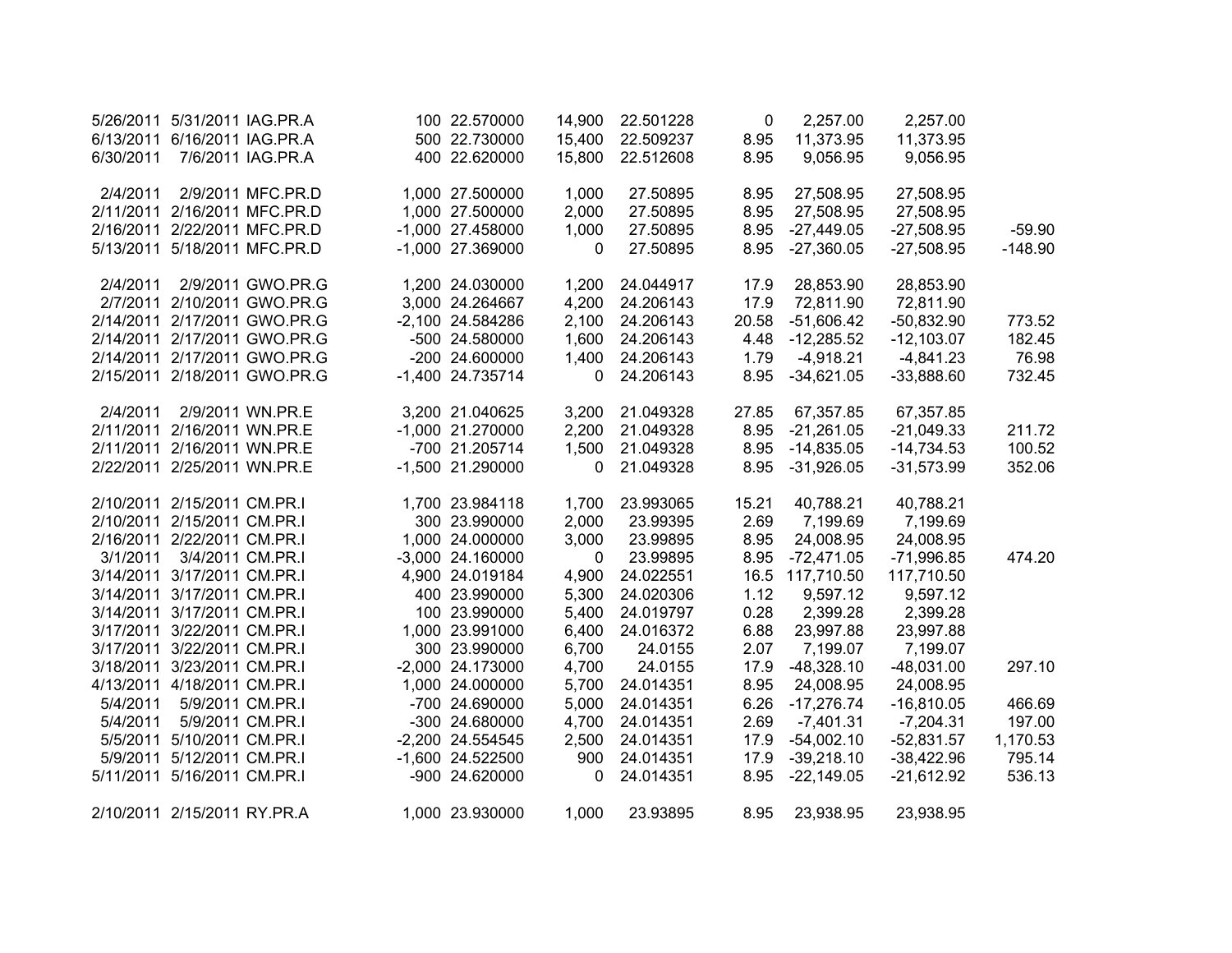| 2/11/2011 2/16/2011 RY.PR.A |                   |                              | -1,000 23.906000   | 0     | 23.93895  | 8.95        | -23,897.05   | $-23,938.95$ | $-41.90$  |
|-----------------------------|-------------------|------------------------------|--------------------|-------|-----------|-------------|--------------|--------------|-----------|
|                             |                   | 2/15/2011 2/18/2011 BMO.PR.J | 900 23.900000      | 900   | 23.908944 | 8.05        | 21,518.05    | 21,518.05    |           |
|                             |                   | 2/15/2011 2/18/2011 BMO.PR.J | 100 23.900000      | 1,000 | 23.90895  | 0.9         | 2,390.90     | 2,390.90     |           |
| 2/25/2011                   |                   | 3/2/2011 BMO.PR.J            | -900 23.905556     | 100   | 23.90895  | 8.05        | $-21,506.95$ | $-21,518.06$ | $-11.10$  |
| 2/25/2011                   |                   | 3/2/2011 BMO.PR.J            | -100 23.910000     | 0     | 23.90895  | 0.9         | $-2,390.10$  | $-2,390.90$  | $-0.80$   |
|                             |                   | 2/16/2011 2/22/2011 YLO.PR.B | 400 21.000000      | 400   | 21.012775 | 5.11        | 8,405.11     | 8,405.11     |           |
|                             |                   | 2/16/2011 2/22/2011 YLO.PR.B | 300 20.960000      | 700   | 20.995643 | 3.84        | 6,291.84     | 6,291.84     |           |
|                             |                   | 3/11/2011 3/16/2011 YLO.PR.B | 1,000 20.119000    | 1,700 | 20.485235 | 8.95        | 20,127.95    | 20,127.95    |           |
|                             |                   | 4/19/2011 4/25/2011 YLO.PR.B | 500 18.550000      | 2,200 | 20.049477 | 8.95        | 9,283.95     | 9,283.95     |           |
|                             |                   | 5/26/2011 5/31/2011 YLO.PR.B | 1,900 17.220000    | 4,100 | 18.740439 | 8.95        | 32,726.95    | 32,726.95    |           |
|                             |                   | 5/30/2011 6/2/2011 YLO.PR.B  | 1,000 15.650000    | 5,100 | 18.136225 | 8.95        | 15,658.95    | 15,658.95    |           |
|                             |                   | 6/17/2011 6/22/2011 YLO.PR.B | 1,000 15.699000    | 6,100 | 17.73668  | $\mathbf 0$ | 15,699.00    | 15,699.00    |           |
| 6/28/2011                   |                   | 7/4/2011 YLO.PR.B            | 1,000 13.600000    | 7,100 | 17.15531  | 8.95        | 13,608.95    | 13,608.95    |           |
| 2/17/2011 2/23/2011 RY.PR.E |                   |                              | 500 23.838000      | 500   | 23.84694  | 4.47        | 11,923.47    | 11,923.47    |           |
| 2/17/2011 2/23/2011 RY.PR.E |                   |                              | 300 23.810000      | 800   | 23.83645  | 2.69        | 7,145.69     | 7,145.69     |           |
| 2/17/2011 2/23/2011 RY.PR.E |                   |                              | 200 23.820000      | 1,000 | 23.83495  | 1.79        | 4,765.79     | 4,765.79     |           |
| 2/23/2011 2/28/2011 RY.PR.E |                   |                              | $-1,000$ 23.660000 | 0     | 23.83495  | 8.95        | $-23,651.05$ | $-23,834.95$ | $-183.90$ |
| 5/17/2011 5/20/2011 RY.PR.E |                   |                              | 500 24.240000      | 500   | 24.25492  | 7.46        | 12,127.46    | 12,127.46    |           |
| 5/17/2011 5/20/2011 RY.PR.E |                   |                              | 100 24.240000      | 600   | 24.254917 | 1.49        | 2,425.49     | 2,425.49     |           |
| 5/19/2011 5/25/2011 RY.PR.E |                   |                              | -300 24.260000     | 300   | 24.254917 | 4.47        | $-7,273.53$  | $-7,276.48$  | $-2.94$   |
| 5/19/2011 5/25/2011 RY.PR.E |                   |                              | -300 24.260000     | 0     | 24.254917 | 4.48        | $-7,273.52$  | $-7,276.48$  | $-2.95$   |
|                             |                   | 2/18/2011 2/24/2011 CCS.PR.C | 1,000 21.470000    | 1,000 | 21.47895  | 8.95        | 21,478.95    | 21,478.95    |           |
| 2/24/2011                   |                   | 3/1/2011 CCS.PR.C            | 1,000 21.460000    | 2,000 | 21.47395  | 8.95        | 21,468.95    | 21,468.95    |           |
|                             |                   | 3/15/2011 3/18/2011 CCS.PR.C | 2,200 21.050000    | 4,200 | 21.256143 | 17.9        | 46,327.90    | 46,327.90    |           |
|                             |                   | 3/18/2011 3/23/2011 CCS.PR.C | 1,500 21.360000    | 5,700 | 21.285044 | 8.95        | 32,048.95    | 32,048.95    |           |
| 2/22/2011 2/25/2011 RY.PR.C |                   |                              | 1,100 23.998182    | 1,100 | 24.005064 | 7.57        | 26,405.57    | 26,405.57    |           |
| 2/22/2011 2/25/2011 RY.PR.C |                   |                              | 200 23.990000      | 1,300 | 24.003808 | 1.38        | 4,799.38     | 4,799.38     |           |
| 3/2/2011                    |                   | 3/7/2011 RY.PR.C             | -1,300 23.800000   | 0     | 24.003808 | 8.95        | $-30,931.05$ | $-31,204.95$ | $-273.90$ |
| 3/2/2011                    |                   | 3/7/2011 RY.PR.F             | 900 23.730000      | 900   | 23.736889 | 6.2         | 21,363.20    | 21,363.20    |           |
| 3/2/2011                    |                   | 3/7/2011 RY.PR.F             | 300 23.740000      | 1,200 | 23.739383 | 2.06        | 7,124.06     | 7,124.06     |           |
| 3/2/2011                    |                   | 3/7/2011 RY.PR.F             | 100 23.720000      | 1,300 | 23.738423 | 0.69        | 2,372.69     | 2,372.69     |           |
| 3/14/2011                   | 3/17/2011 RY.PR.F |                              | 600 23.300000      | 1,900 | 23.604684 | 8.95        | 13,988.95    | 13,988.95    |           |
| 5/4/2011                    |                   | 5/9/2011 RY.PR.F             | -1,000 23.880000   | 900   | 23.604684 | 8.95        | $-23,871.05$ | $-23,604.68$ | 266.37    |